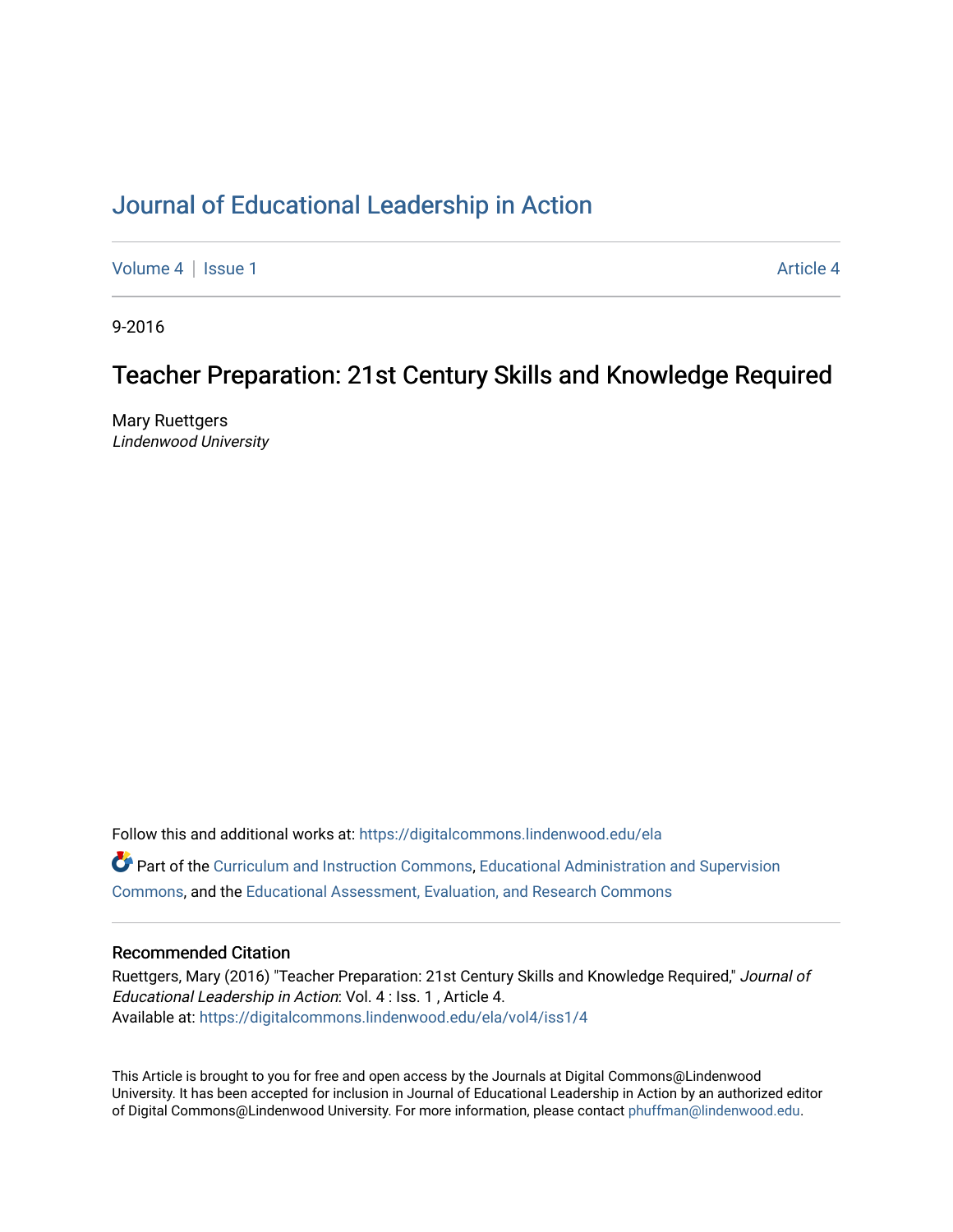# TEACHER PREPARATION: 21ST CENTURY SKILLS AND KNOWLEDGE REQUIRED

# *by Mary Ruettgers*

### **Abstract**

Are graduates of teacher preparation programs adequately prepared with the skills and knowledge to teach in the 21st century classroom? This study consisted of a quantitative content analysis to investigate the presence of 21st century knowledge and skills within a stratified random sample of teacher preparation programs in the United States as measured by the 21st Century Learning Framework. Based on the current literature, the researcher identified 21st century competencies: global awareness; digital competencies; critical thinking; collaboration; cross-cultural; communication; and problem solving. For null hypothesis numbers two through eight, the researcher determined how closely the institution's mission statements, course descriptions, syllabi, and other documents corresponded to the quantified 21st century framework. She then calculated the variance and tested the hypotheses using a z-test for a difference in proportion. For null hypothesis number one a z-test for difference in means between the ratings of the public teacher preparation program's sample and the private teacher preparation program's sample was used to determine if there were significant differences. In addition, the data was analyzed to determine if a statistical difference existed between public and private institutions' evidence of 21st century knowledge and skills. The results of the analysis supported the alternate hypothesis, noting evidence of 21st century knowledge and skills within the sample of teacher preparation programs. The analysis also supported the alternate hypotheses; there was evidence of digital literacy and critical thinking competencies in teacher preparation programs. The research did not support the alternate hypotheses related to global awareness, collaborative, cross-cultural, communication, and problem-solving competencies, thus revealing 21st century knowledge and skills were not evident in teacher preparation programs. Public institutions statistically scored higher on digital literacy skills while private institutions scored higher on critical thinking skills. Teacher preparation programs must make programmatic changes to better prepare graduates with the knowledge and skills necessary to effective lead in the 21st century classroom.

### Objectives/Purpose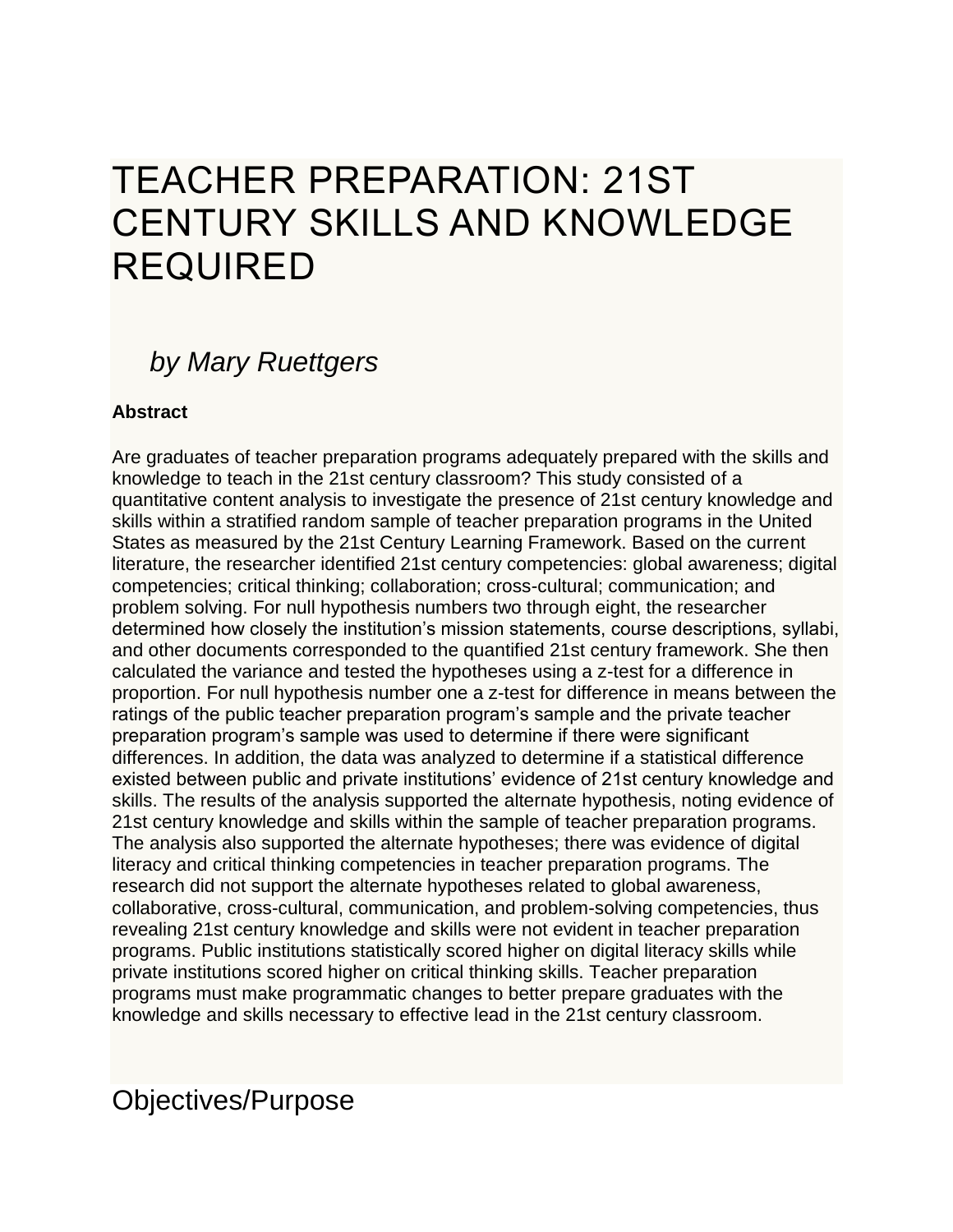The purpose of this study was to contribute to the existing, yet limited data, regarding United States' teacher preparation programs and the presence of 21st Century Skills and Knowledge within initial teacher preparation programs (Ruettgers, 2013). The researcher's goal was to quantitatively measure the degree to which 21st Century Skills and Knowledge were infused within United States' initial teacher preparation programs (Ruettgers, 2013).

## Perspective(s) or theoretical framework

As an educational practitioner, the investigator realized that many novice teachers were joining the educational field, unequipped with the necessary 21st century skills and knowledge to be successful in the classroom (Ruettgers, 2013). During Rodney Paige's term as the United States' Secretary of Education, he shared with policymakers, that teacher preparation program coursework did not improve student achievement, which inferred that United States' teacher preparation programs were indeed, ineffective (as cited in U.S. Department of Education, 2002). Furthermore, Arthur Levine (2006) conducted research to determine education preparation program effectiveness and noted that over half of the teacher preparation program graduates perceived themselves unprepared to teach in the 21st century classroom. To reiterate, the U.S. Secretary of Education, Arne Duncan, acknowledged the situation: "New teachers want to do a great job for their kids, but often they struggle at the beginning of their careers and have to figure out too much for themselves. Teachers deserve better, and our students do too" (Duncan as cited in U.S. Department of Education, 2014).

According to Watlington, Shockley, Guglielmino, & Felsher (2010) and Fallon (2006), teacher preparation programs must improve to ensure teacher quality; furthermore, Fallon (2006) believed the path to educational reform and improvement is through the current teacher preparation programs. After all, the youth of America needs to retain effective teachers that have the skills and knowledge to increase student achievement. The National Council for Accreditation of Teacher Education (NCATE) (2014) also believed "every student deserves a caring, competent, and highly qualified teacher" (para. 2). Levine (2006), Darling-Hammond (2011), and Fallon (2006) all agreed that changes must be made to improve teacher preparation programs; however, Fallon (2006) admitted that other avenues of educational improvement should also be explored. According to the U.S. Department of Education (n.d.), "Recruiting, preparing, developing and supporting great teachers has a direct impact on the learning and success of America's students . . . the most important school factor in a student's success is a strong teacher, and excellent teachers are especially important for our neediest students" (p. 1).

Ruettgers (2013) noted a plethora of professionals and organizations calling for America's students to possess 21st Century skills and knowledge, but found little research on the necessity of teacher preparation programs to equip future teachers with the 21st century skills and knowledge they will be expected to teach in the classroom.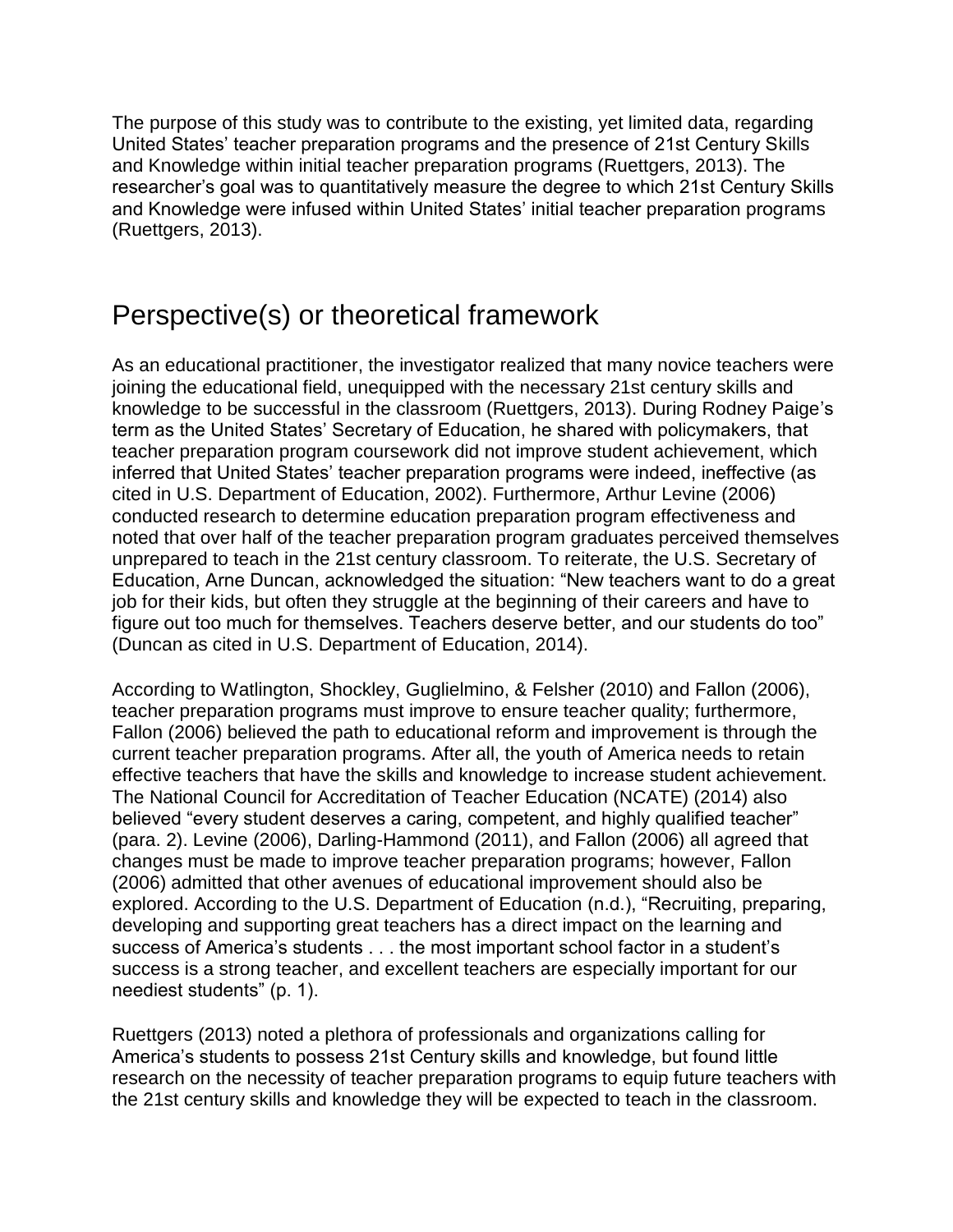Moreover she found numerous studies that stated teachers were unprepared to teach in the 21st century classroom since they did not possess those 21st century competencies themselves (Ruettgers, 2013).

Wise (2008) agreed with the need to retain effective educators, but he also supported the recruitment of effective classroom leaders. Furthermore, Wise (2008) encouraged teacher preparation programs to offer teacher candidates opportunities to garner experience in schools that serve students of poverty. If society wants more effective teachers, higher education institutions must address yet another educational concern: teacher attrition. About half of beginning teachers leave the profession completely. This is problematic because the students deserve and need the most effective teachers to remain in the classrooms, yet many explore other options (Ingersoll & Smith, 2003).

Just as time brings change, the required skills and knowledge to be successful also changes. While some skills and knowledge become esteemed, others become outdated and menial (Zhao, 2009). Every teacher should have both subject and pedagogical knowledge (Council for the Accreditation of Educator Preparation, 2013a; Cibulka, 2008) and all children deserve a knowledgeable, effective teacher (Cibulka, 2008; Darling-Hammond, 2009; NCATE, 2014).

Educational practitioners concurred that they must equip their students with the necessary skill and knowledge base for students to compete globally; however, obscurities in defining 21st skills and knowledge has proven the task perplexing (November, 2010; Sawchuk, 2009a). Educators identify 21st century skills and knowledge with The Partnership for 21st Century Skills (P21) (Partnership for 21st Century Skills, 2004b; Davis-Powell, 2015; Sawchuk, 2009b) a key advocacy group that promotes educational change (Burden & Byrd, 2013; Davis-Powell, 2015). The Partnership for 21st Century Skills (2010) recommended that workers have a core subject knowledge base, as well as, the ability to communicate, collaborate, problem solve, and think critically. Likewise, Burden and Byrd (2013) referenced 21st century skills as fundamental proficiencies that include problem solving, communication, collaboration, and digital technology. Regan (2008) and Stevens (2011) both supported the necessity of 21st century students possessing the ability to utilize technology to effectively create, communicate, collaborate, and problem solve; after all, these are all necessary skills students need to demonstrate and compete in global markets.

The Council for the Accreditation of Educator Preparation (CAEP, 2013a) supports the integration of technology and the development of digital learning. Davis-Powell (2015) also noted the necessity for educators to demonstrate global awareness, in addition to cross-cultural awareness. CAEP (2013a) also acknowledged the ever-increasing diversity of the student population. Proponents of the teaching of 21st century skills strongly believe these are fundamental competencies students must demonstrate to be successful in the global marketplace; therefore, educational systems must provide meaningful learning opportunities and curriculum that require students to develop these skills and knowledge (Burden & Byrd, 2013). Davis-Powell (2015) noted the need for critical thinking and problem solving; however, "Teaching critical thinking and problem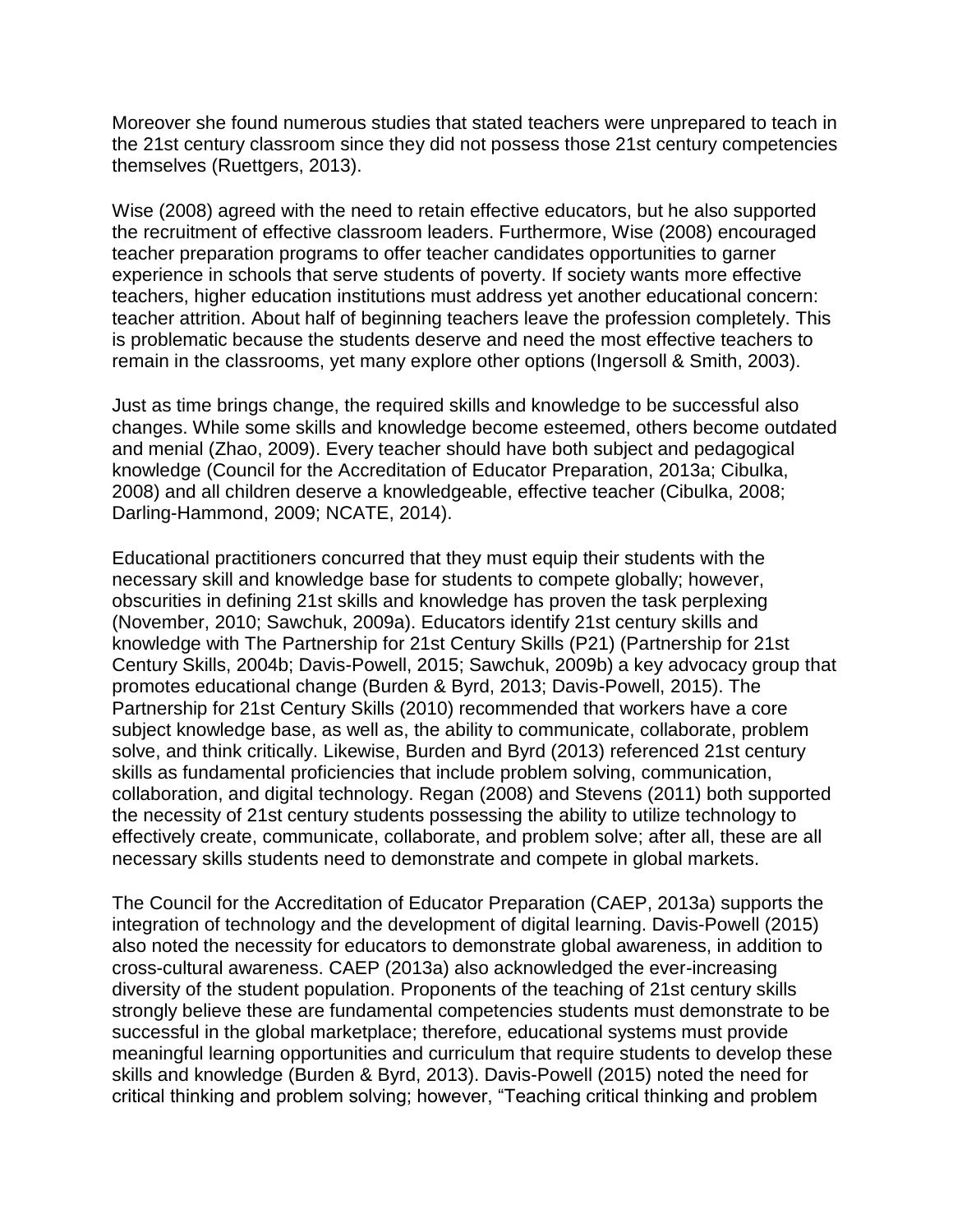solving is not an addition to the curriculum but rather a way of approaching the knowledge and skills we teach" (p.137). Furthermore, Senechal (2010) adamantly supported the need for change, as students must be prepared for the evolving workplace. In agreement with Senechal (2010), Long & Holeton, (2009) believed educational reform is imperative; if students are going to be able to compete in the global workforce, they must learn curricula that will provide meaningful opportunities to develop the essential knowledge and skills (Burden & Byrd, 2013; Long & Holeton, 2009; Senechal, 2010). According to the Council on Competitiveness (2009), the United States' educational systems must provide educational learning opportunities "to match the 21st century job opportunities, requirements, and needs" (p. 1).

### Methods, techniques, or modes of inquiry:

In search of clarification, Ruettgers read multiple sources to define 21st century skills and knowledge. With the information garnered, she created a rubric, which clearly identified "the necessary 21st century skills and knowledge a teacher preparation program should include: global awareness, digital competencies, critical thinking competencies, collaborative competencies, cross-cultural competencies, communication competencies, and problem solving competencies" (Ruettgers, 2013, p. 91). Ruettgers adapted Leavitt and Kania-Gosche's (2011) *Rubric for Ed.D. Program Integration of Global Competency* to create the 21st Century Learning Framework, used as a scoring guide for each competency (Ruettgers, 2013). During the creation of the 21st Century Learning Framework, Ruettgers consulted with Lindenwood University Education Professors, William Emrick, Jill Hutcheson, and Lynda Leavitt. They offered recommendations to increase reliability by revising the scoring guide (Ruettgers, 2013). After generating specific categories and descriptors for each 21st century competency, Ruettgers created a numerical point value, ranging from two to eight points, for each category and descriptor (Ruettgers, 2013). "Points were assigned accordingly: "little or no evidence of the competency" two points; "emerging evidence of the competency" four points; "implementation of competency" six points, and "full integration" eight points." (Ruettgers, 2013, p. 92). The range of 2-8 points was utilized to illustrate discrepancies among scores related to the competencies (Wisdom, 2011). To clarify, the teacher preparation program with the lowest total points reflected the programs that showed the least evidence of 21st century competencies; whereas, the program with the highest total points reflected programs that showed the most evidence of the 21st century competencies (Ruettgers, 2013).

A null hypothesis was created to test for evidence of 21st century knowledge and skills within elementary teacher education programs, as well as, one hypothesis for each 21st century competency. For example, "Null hypothesis  $(H<sub>0</sub>2)$ : There is no evidence of global awareness knowledge and skills within elementary teacher education programs in the U.S. as measured by a numerically-scaled comparison to characteristics and standards represented in the 21st Century Learning Framework" (Ruettgers, 2013, p. 92).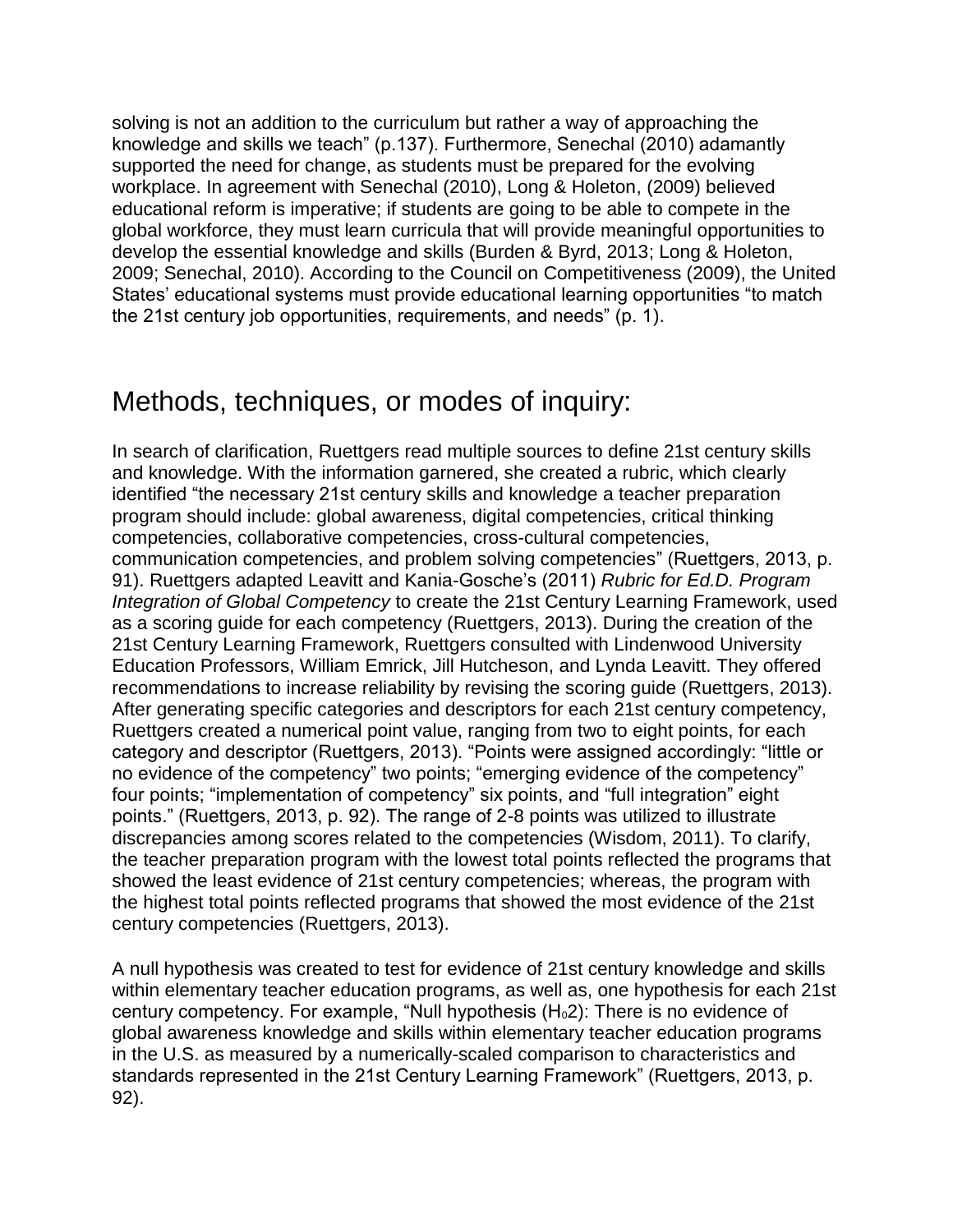Ruettgers (2013) "completed a quantitative content analysis to investigate the presence of 21st century knowledge and skills within a stratified random sample of NCATE accredited teacher preparation programs in the U.S. as measured by the 21st Century Learning Framework" (p. 8). Ruettgers used the National Council for Accreditation of Teacher Education's website to obtain a list of all NCATE accredited elementary education teacher education programs in the United States and in United States' territories, which was 664 institutions at the time the research was conducted (Ruettgers, 2013). Educational institutions located in the U.S. territories, such as Guam and Puerto Rico were eliminated (Ruettgers, 2013), thus creating a population of 654 institutions; however, institutions in all 50 states and the District of Columbia were included in the population (National Council for Accreditation of Teacher Education, 2010b). Since the investigator successfully completed an NCATE accredited elementary teacher preparation program, she minimized bias with the removal of her alma mater, which decreased the study population to 653 teacher preparation programs (Ruettgers, 2013). To eradicate potential bias, increase data generalizability, and guarantee the sample indeed represented the population, the researcher used the stratified random sampling method (Colorado State University, 2012; Fraenkel, Wallen, & Hyun, 2009).

The researcher used a 21st Century Learning Framework focused on one specific 21st century skill or knowledge base: global awareness, digital competencies, critical thinking competencies, collaborative competencies, cross-cultural competencies, communication competencies, and problem solving competencies. She included three categories to evaluate: mission statement; course title and descriptions; and course objectives and syllabi. The categories were aligned horizontally and the degree to which the skill was embedded in the program vertically. Once again the researcher assigned point values, which corresponded with the descriptors, logging the level to which the competency was present (Ruettgers, 2013).

### Data Collection and Analysis Procedures

Ruettgers began the data collection process December 26, 2011, and concluded June 10, 2012. Once she determined the final research population (653 institutions), she used Kuder Navigator and institution's websites to classify each institution into strata: public and private institutions. When neither Kuder Navigator nor the institution website provided the necessary information to determine if the institution was public or private, the researcher contacted the institution via telephone to garner that information to ensure placement into the correct strata. Immediately after all 653 institutions were classified as public or private, the researcher created the research sample by using an electronic randomizer. Utilizing random selection, the researcher selected 80 private teacher preparation programs and 80 public programs, making the study sample 160 institutions (Ruettgers, 2013).

To aid in the organization of data collection, the researcher created sample forms: one private and one public. Both forms included the following information: a list of institution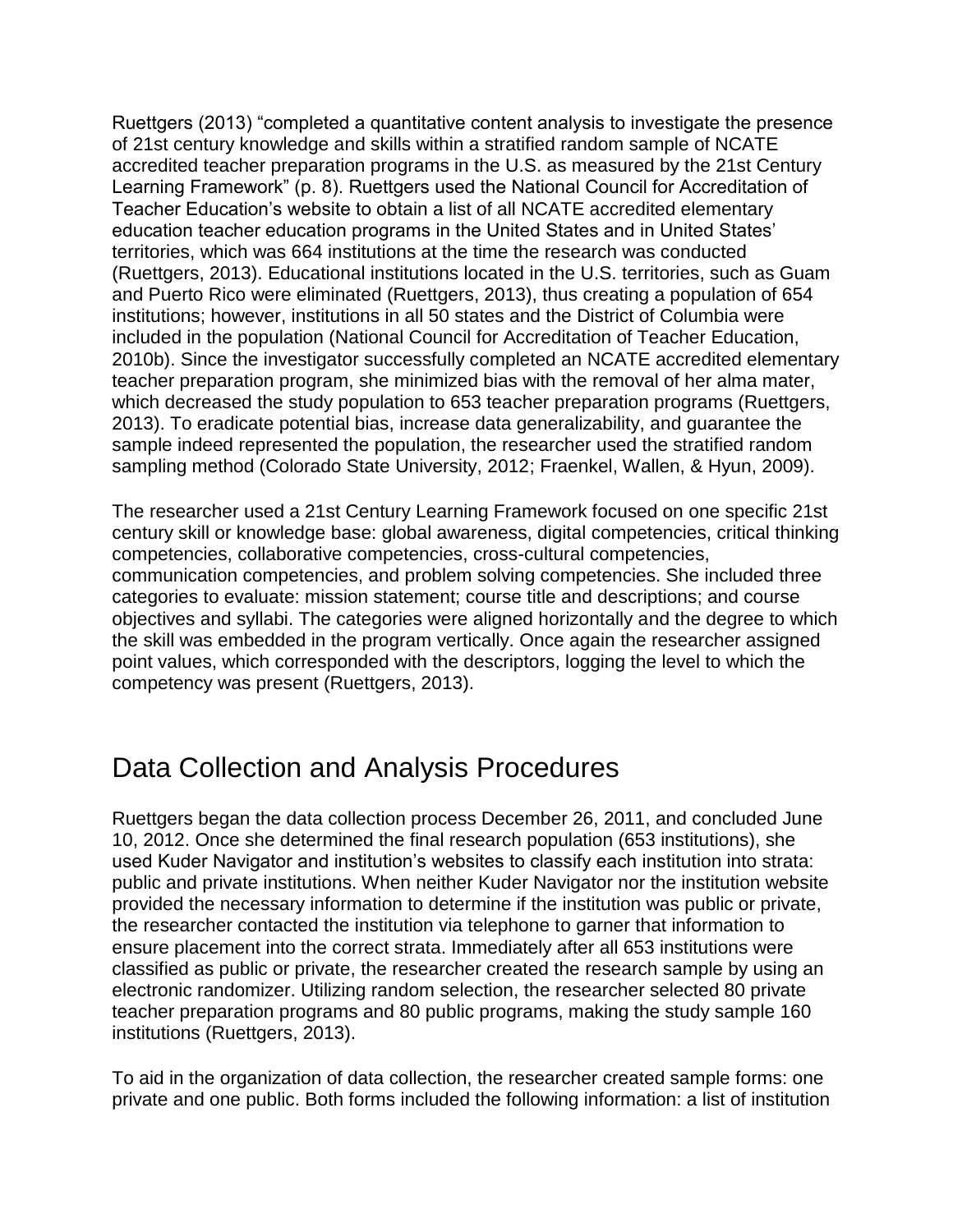names, web address, physical address, name of the College of Education and Human Services Dean, and his/her email address. All information was obtained using the institution's website, calling the institution, or emailing the institution. Once the researcher collected all the contact information, she coded each institution. For example, she used a letter/number system, such as PI1 (private university, 1); PB (public university 2). Ruettgers then added the codes to the sample forms. Upon completion a letter of request was sent to each teacher preparation program leader, such as the deans or department chairs (Ruettgers, 2013); "the letter of request . . . included identification information, the purpose for the research, an explanation of the research, a basic overview of the methodology, the information requested, and multiple means to contact the researcher" (Ruettgers, 2013, p. 96).

The researcher then composed a sample response form, which included the institution code, name, and whether the institution had accepted or declined the information request. According to Ruettgers (2013), she then collected information from each teacher preparation program by reviewing "materials through the following formats: program websites, public materials . . . and materials received through email and mail directly from the university and faculty who teach in the education pre-service programs" (p. 97). The researcher began collecting information by using the 21st Century Skills Framework to evaluate the College of Education and Human Services' mission statement and the College of Education and Human Services' goals. An evaluation of the program descriptions, required course titles and those specific course descriptions, as well as, program catalogs, course objectives, and syllabi over an extended period of time (Ruettgers, 2013).

During the sample evaluation process, Ruettgers observed that five institutions, four private and one public, did not provide adequate teacher preparation program information; therefore, those programs were not evaluated and were later excluded from the data collection process, thus reducing the research sample to 155 institutions: 76 private and 79 public. Once the researcher collected all the institutional data, she recorded each institution's scores in an Excel document and grouped each institution's competency scores with each area evaluated: global competencies, digital competencies, critical thinking competencies, collaborative competencies, cross-cultural competencies, communication competencies, and problem solving competencies (Ruettgers, 2013). She then randomly selected 90 institutions: 45 private and 45 public institutions "to test the hypotheses as a means to increase the generalizability of the conclusions to the whole population . . . and to reduce the inclusion of anomalies in the data" (Ruettgers, 2013, p. 99). Ruettgers then recorded and analyzed the quantitative data to ascertain the degree to which each program illustrated evidence of 21st century competencies (2013).

Since the two samples were indeed "independent of each other" (Bluman, 2010, p. 469), Ruettgers chose to use a z-test for difference in means between the ratings of the public teacher preparation program's sample and the private teacher preparation program's sample to test null hypothesis number one (Ruettgers, 2013). After examining the data, the researcher determined if a discrepancy existed between public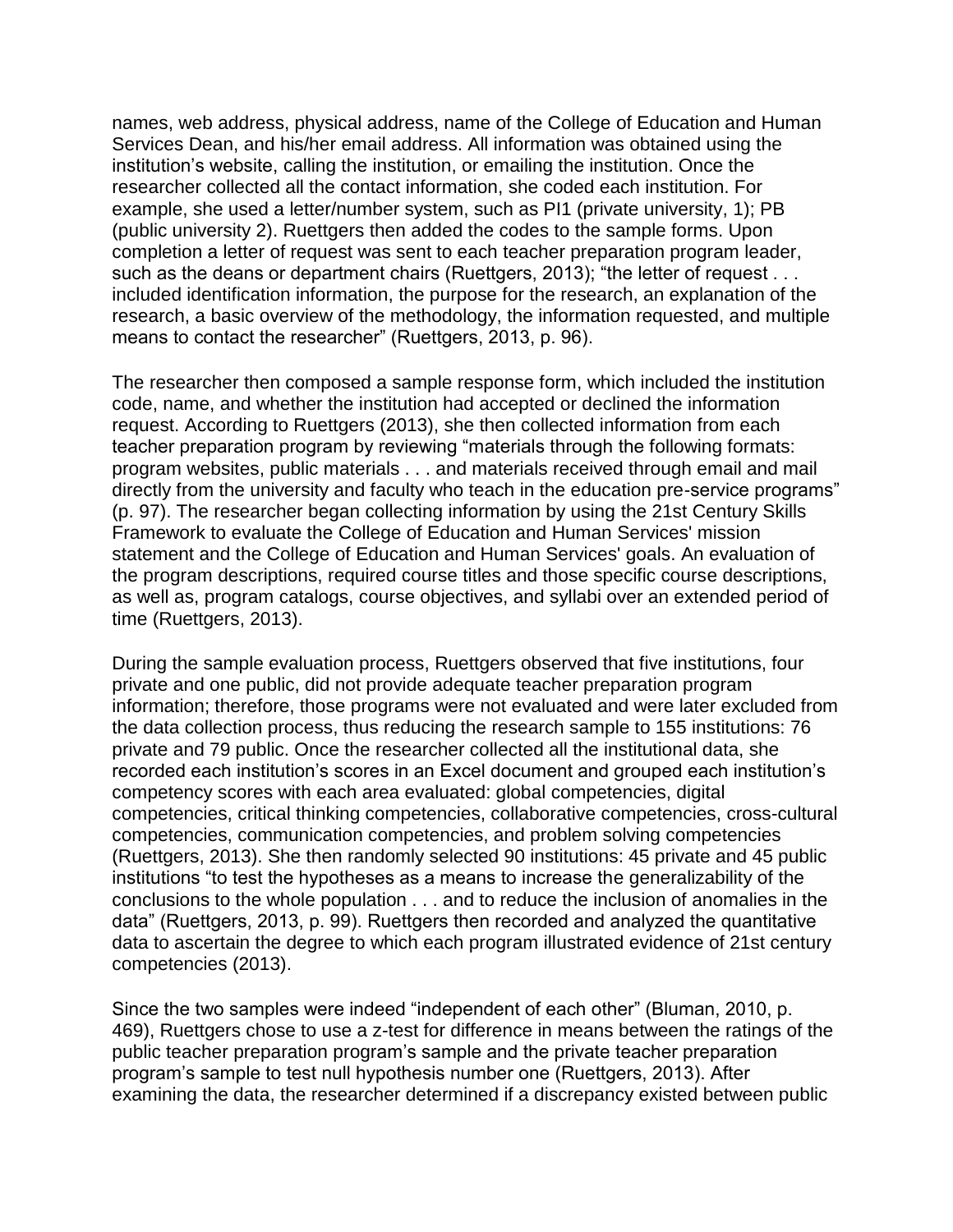and private teacher preparation programs' evidence of 21st century knowledge and skills.

"For null hypothesis numbers two through eight, [those relating to each specific competency] the researcher determined how closely the institution's materials corresponded to the quantified 21st Century Framework" (Ruettgers, 2013, p. 99). Since there was no relationship between sample institutions (Bluman, 2010), the researcher "calculated the variance and tested the hypotheses using a z-test for a difference in proportion from the comparison point of 80% for both private and public institutions . . ." (Ruettgers, 2013, p. 99). After speaking with Dr. Yi Huang, NCATE accreditation Vice President, a decision was made to use 80 percent as the minimum percentage because Huang shared that many states required at least an 80 percent minimum licensure examination completion (Huang, 2011).

### Results and/or substantiated conclusions or warrants for arguments/point of view

Ruettgers determined the variance for each specific competency on top of determining composite scores for each institution's teacher preparation program and to test all eight hypotheses, Ruettgers utilized a two-tailed z-test for the difference of means. The researcher used a 95% confidence level; therefore, the critical values were + 1.96 and - 1.96, and the identified the level of significance was .05 (Ruettgers, 2013).

Ruettgers tested each null hypothesis to determine the presence of evidence of 21st century knowledge and skills within elementary teacher education programs in the United States. To specify, "Null hypothesis  $(H_0 1)$ : There is no evidence of 21st century knowledge and skills within elementary teacher education programs in the U.S. as measured by a numerically-scaled comparison to characteristics and standards represented in the 21st Century Learning Framework" (Ruettgers, 2013, p. 101). After utilizing the z-test for difference, Ruettgers determined that the z-test value 1.572 was not included in the critical region (+1.96); she then calculated the p-value (0.1159), using alpha=.05. Based on the s-test results, Ruettgers did not reject the null hypothesis since data did not support the alternate hypothesis (Ruettgers, 2013).

Using the z-test for differences in proportion, each of the null hypotheses,  $(H_02 - H_08)$ , related to the 21st skills and knowledge previously mentioned, global awareness competencies; digital competencies; critical thinking competencies; collaborative competencies; cross-cultural competencies; communication competencies; and problem solving competencies, were tested (Ruettgers, 2013). According to Ruettgers (2013)

the data supported the null hypotheses, noting no difference in 21st century knowledge and skills in all competencies, except digital competency and critical thinking competency. Public institutions statistically scored higher on digital literacy skills while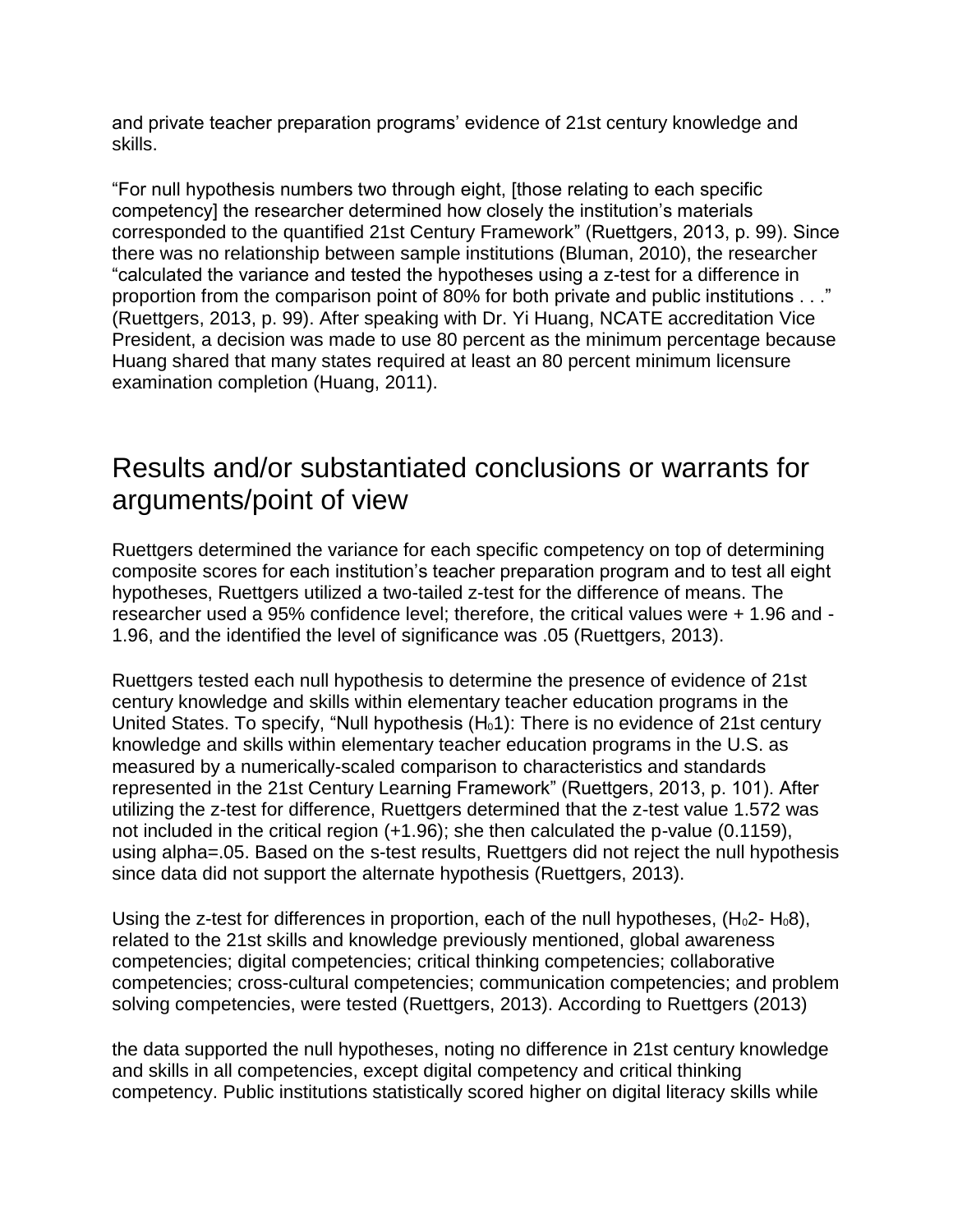private institutions scored higher on critical thinking skills . . . The researcher did not reject the null hypotheses concerning evidence of 21st century knowledge and skills  $(H<sub>0</sub>1)$ ; global awareness  $(H<sub>0</sub>2)$ ; collaborative competencies  $(H<sub>0</sub>5)$ ; cross-cultural competencies (H<sub>0</sub>6); communication competencies (H<sub>0</sub>7); and problem-solving (H<sub>0</sub>8). However, the researcher rejected the null hypotheses concerning digital competencies  $(H<sub>0</sub>3)$  and critical thinking  $(H<sub>0</sub>4)$ . (p. 109)

### Scientific or scholarly significance of the study or work

As a researcher, Ruettgers acknowledged the limitations of her study. She noted that the research population and sample only included National Council for Accreditation of Teacher Education accredited teacher preparation programs located in the United States; therefore, the generalizability of the research results were pertained only to NCATE accredited initial teacher preparation programs in the United States. Furthermore educational programs that were unaccredited or accredited through other organizations were excluded from the population (Ruettgers, 2013). Ruettgers (2013) also acknowledged that she "conducted the entire study using secondary supporting documents that are [were] accessible to the public and thus limited" (p. 10). However, the researcher was aware of the previously stated limitation; therefore, she decided to use a sizable population and random selection to determine the samples. By doing so, the researcher felt the data would indeed increase generalizability. According to Ruettgers (2013) "the samples included teacher preparation programs from different sectors with differences within each sector in regards to geographic regions, student enrollment and demographics in teacher preparation programs, as well as initial elementary teacher preparation program curricula" (p. 10).

While conducting the study, Ruettgers (2013) noted many differences in teacher preparation program requirements, as well as, overall program quality. She also recognized that there was little consistency among state licensure requirements since every state had its own unique set of licensure requirements. State departments of education must hold teacher preparation programs to high standards; it is those higher education institutions that will be preparing the next generation of teachers. These teacher candidates that must be prepared to effectively teach their students the 21st century skills and knowledge necessary to allow them to be competitive in the global workforce (Ruettgers, 2013).

The United States Department of Education did not serve as an accrediting agency since accrediting organizations were private educational organizations that created standards and utilized peer evaluation of programs using a criteria correlated to those standards. However, the U.S. Department of Education published a list of approved accrediting organizations that the Secretary of Education determined as reliable; it also provided the public with access to a public database with information regarding postsecondary accredited institutions (U.S. Department of Education, n.d.). According to Lynch (2015) each state department of education can select an accreditation agency or create their own standards of measurement for evaluating teacher preparation programs for approval. However, The United States Department of Education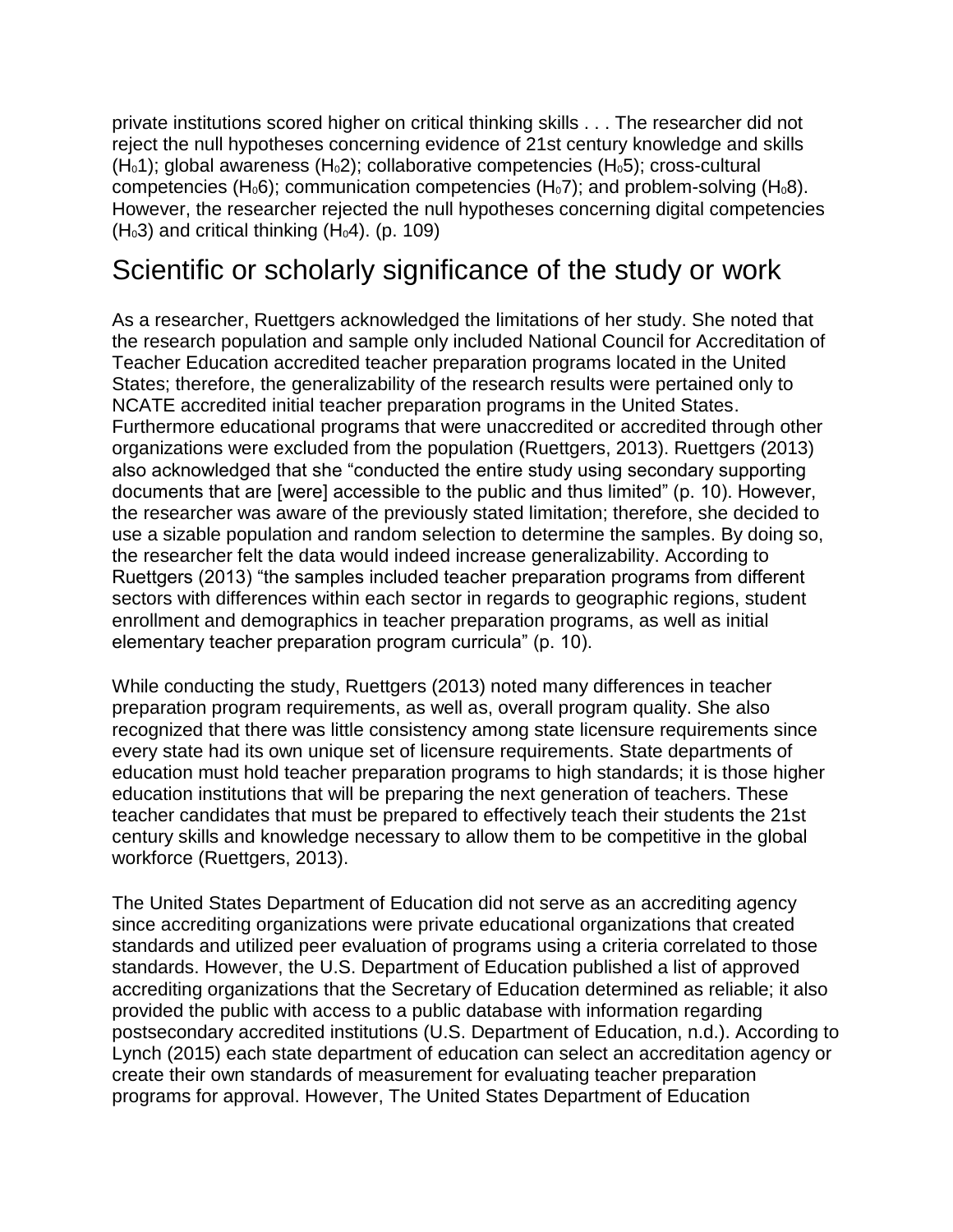distinguished NCATE as an accrediting agency for teacher preparation programs (National Council for Accreditation of Teacher Education n.d.). NCATE consistently strived for ways to improve teacher preparation, so teacher quality also improves (NCATE, n.d.). According to NCATE (n.d.), the agency "works to make a difference in the quality of teaching and teacher preparation today, tomorrow, and for the next century. NCATE's performance-based system of accreditation fosters competent classroom teachers and other educators who work to improve the education of all P-12 students" (par 2). Like NCATE, Teacher Education Accreditation Council (TEAC) served as an accrediting organization, but TEAC only accredited the teacher preparation program, whereas, NCATE accredited the program, school, and university (Lynch, 2015). TEAC granted programs accreditation only after programs were accepted as members of the organization and the organization provided substantial data to prove the teacher preparation program was of the "highest quality" (Lynch, 2015, p. 326). To clarify, teacher preparation programs must meet the standards to earn the title of an accredited program. Teacher preparation programs do not have to be accredited; however, accreditation equates to program credibility (Lynch, 2015). According to the U.S. Department of Education (n.d.), "The goal of accreditation is to ensure that education provided by institutions of higher education meets acceptable levels of quality" (para. 4).

To reiterate the significance of accreditation, one must note that some states will only provide teaching certification to individuals who have successfully completed an accredited teacher preparation program. It is a means to set baseline standards and guarantee the public that those teacher preparation programs have met the standards necessary to produce effective, high-quality teachers for the 21st century classrooms (Lynch, 2015).

On July 1, 2013, the National Council for Accreditation of Teacher Education and the Teacher Education Accreditation Council (TEAC) joined forces to create a new accreditation organization: Council for the Accreditation of Education Preparation (CAEP) (NCATE, 2014), which will focus on "raise [ing] the performance of candidates as practitioners in the nation's P-12 schools and to raise standards for the evidence the field relies on to support its claims of quality. By meeting these goals . . . leaders believe they will raise the stature of the profession" (Teacher Education Accreditation Council (TEAC), 2014, para. 2). CAEP's mission and vision both clearly focuses on improving teacher preparation programs (Council for the Accreditation of Educator Preparation, n.d.) as the organization claims the "hallmarks" of the organization include the following components: "continuous improvement, transformations, and evidence and inquiry" (CAEP, 2013b, para. 1).

On August 29, 2013, shortly after the formation of CAEP, the Board of Directors created new standards for Education Preparation Providers (EPP) (CAEP, 2013b; Heafner, McIntyre, and Spooner, 2014). CAEP requires EPPs to conduct self-analysis, as well as, host a site visit, in which a CAEP accreditation team collects and evaluates the EPP's evidence to determine if the EPP met the CAEP Standards based on three distinct categories: "candidate performance, use of data in program self-improvement,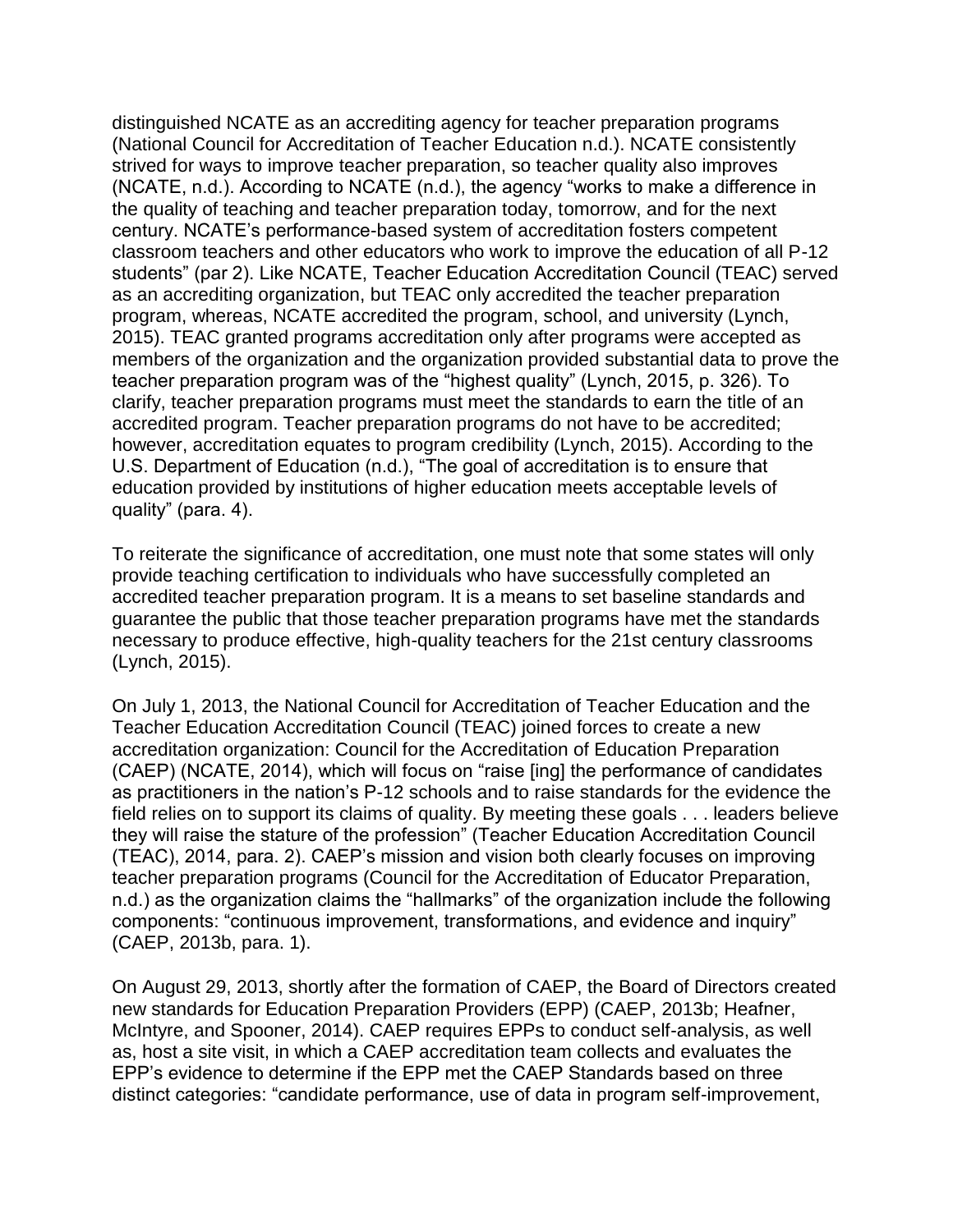and EPP capacity and commitment to quality" (CAEP, 2013b, par. 1). CAEP clearly defined five accreditation standards that teacher preparation programs must exhibit: "Content and Pedagogical Knowledge; Clinical Partnerships and Practice; Candidate Quality, Recruitment, and Selectivity; Program Impact; and Provider Quality Assurance and Continuous Improvement" (CAEP, 2013a, p. 2). The goal of these standards is to improve educator preparation programs by creating a demanding accreditation process, which focuses on outcomes, based on raising student admission requirements, as well as, determining the graduate's effect on measurable student achievement (Heafner, McIntyre, & Spooner, 2014). Due to the rigorous standards of CAEP, some educational professionals predict that fewer educator preparation programs will earn accreditation, and some programs may disband. However, because the accreditation process will be more rigorous, those educator preparation programs that are CAEP accredited will improve and learn (Heafner, McIntyre, & Spooner, 2014). Like Heafner, McIntyre, and Spooner (2014) stated, many educational professionals are excited to experience the transformation; the author, too, is excited to see what the new changes bring; change is necessary if teacher preparation programs want to improve student achievement. After all, research shows that "teachers in the top 20% of performance generate 5-6 more months of student learning each year than low-performance teachers" (U.S. Department of Education, n.d., p. 1), so students today need more top-performance teachers in the classrooms.

In April 2014, CAEP President, James Chibulka, announced that CAEP will be working collaboratively with State Alliance to create "research-based strategies" and indicators of effective clinical experience (CAEP, 2014, para. 1). Chibulka acknowledged the need for educational improvements:

As CAEP implements its comprehensive and challenging standards, we are acutely aware of the needs facing families, children, communities, and the schools that serve them . . . Today's public education system is in crisis-with ethnic disparities in student achievement, too few children meeting proficiency in reading and mathematics, inconsistent and low academic standards through application of rigorous standards that insist that all educators be prepared to meet the needs of increasingly diverse P-12 learners. (Chibulka, as cited in CAEP, 2014, para. 2)

CAEP is aware of the need to improve teacher preparation programs to better meet the needs of today's students (CAEP, 2013a). On November 25, 2014, the U.S. Department of Education announced proposals, which are closely related to CAEP standards, to reform teacher preparation programs. The new proposals build on the current alterations being made by accreditation organizations such as, Council for the Accreditation of Educator Preparation and the Council of Chief State Schools. Under provisions of the proposal, states will require institutions to focus on collecting data related to employment outcomes, such as retention and job placement, customer satisfaction, program review and accreditation, multiple performance levels, flexibility, and student outcomes (U.S. Department of Ed., n.d.). However each state can create the evaluation system and determine how it will utilize the data from the evaluation instrument (U.S. Department of Education, 2014; U.S. Department of Education, n.d.).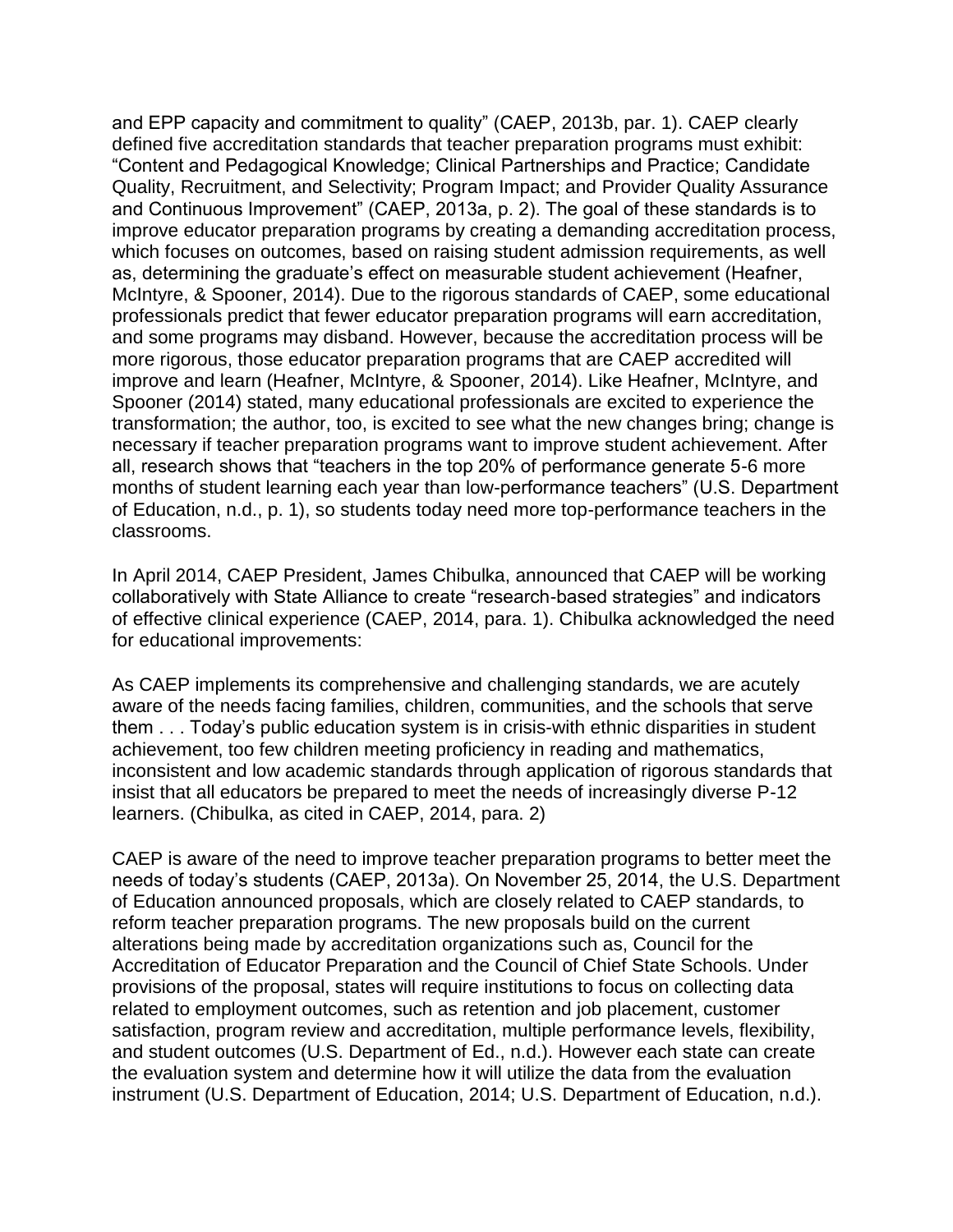The proposal will require teacher candidates, local administrators, local school districts, states, and teacher preparation program officials to provide meaningful data that will be shared with the public. This data will lend itself to inform potential students considering teacher preparation programs about the effectiveness of a prospective program, school districts looking to recruit new candidates, and identify teacher preparation areas that need revision for improvement. The proposal will also require states to development a means to assess programs, so distinction can be made between the most and least effective programs based on outcomes (U.S. Department of Education, 2014). All types of teacher preparation programs will be assessed, not just those that are associated with higher education institutions (U.S. Department of Education, n.d.) As a means to reward and promote effective teacher preparation programs, programs determined 'effective' will be eligible for TEAC grants, which are available for teacher candidates who agree to teach in high-need content areas or high-poverty schools (U.S. Department of Education, n.d.).

As previously mentioned, each state determines the teacher certification requirements; however, many states require teacher candidates to earn a bachelor's degree, earn a teaching certification, pass formal assessments, such as the Praxis, which measures reading, writing, math and pedagogical knowledge, and complete a formal field experience, such as student teaching (Lynch, 2015). Just as CAEP is holding teacher preparation programs to higher standards (CAEP, 2013a; Heafner, McIntyre, & Spooner, 2014), state departments of education, such as Missouri, are also raising the bar (Missouri Department of Elementary and Secondary Education (DESE), n.d.). For example, under CAEP requirements, teacher preparation program candidates must earn a 3.0 minimum grade point average and score in the top fifty percent on nationally normed tests, such as the ACT, SAT, or GRE, and that percentage gradually increases to the top thirty-three percent by the year 2020 (CAEP, 2013a).

The Missouri Department of Elementary and Secondary Education (DESE) created the initiative *Top 10 by 20*, to improve student achievement. By 2020, Missouri aims to have its students achievement rank in the top 10 in the entire country by 2020. DESE outlined four goals for the initiative, and one must note Goal #3, which focuses on the preparation, development, and support of effective teachers. The two objectives associated with Goal #3 includes, "all preparation programs will be highly effective at preparing teacher candidates as defined by a uniform set of performance data points . . . [and] all educators will be effective as defined by a local evaluation process fully aligned to Missouri's Essential Principles of Effective Evaluation" (DESE, n.d. para. 4). The Missouri Department of Elementary and Secondary Education Office of Educator Quality created the Missouri Standards for the Preparation of Educators (MoSPE), (Missouri Department of Elementary and Secondary Education (DESE), n.d.), which consists of nine standards, and 33 indicators associated with those nine standards (DESE, 2013). These standards address a variety of components, such as content knowledge, student development, student diversity, educational theory, differentiation, curriculum implementation, instructional strategies, communication, and data analysis to only mention a few. Teacher candidates must show proficiency in each standard and indicator (DESE, 2013). Starting in the spring of 2015, teacher candidates will be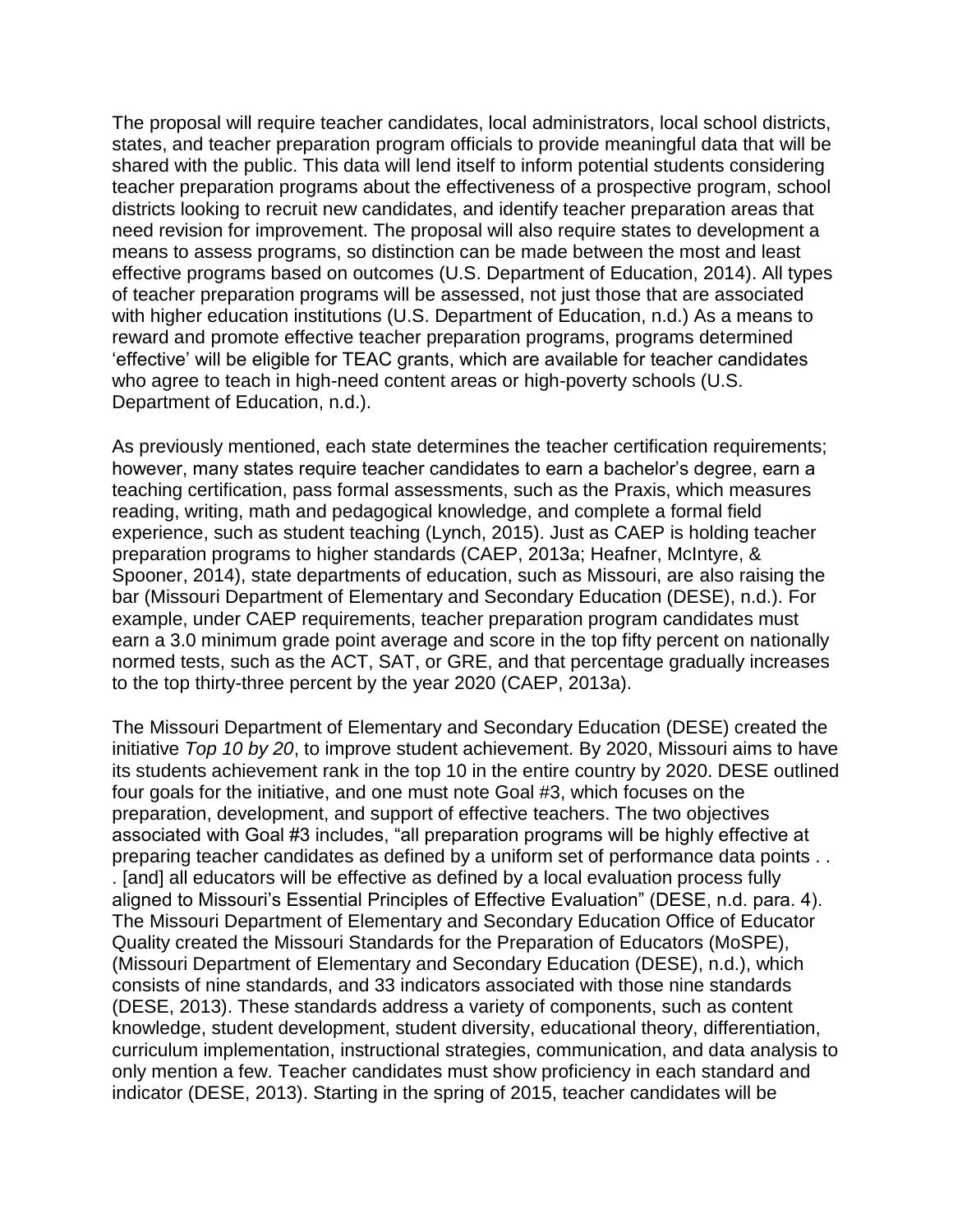evaluated by their educational instructors, their host teachers, and their host principals/administrators. The host administrators will use the official teacher candidate evaluation form, derived from the MoSPE Standards, to determine the teacher candidate's level of proficiency in the following areas: Standard #1: Content knowledge aligned with appropriate instruction; Standard #2: Student Learning, Growth, and Development; Standard #5: Positive Classroom Environment; and Standard Assessment Data to Improve Learning (DESE, n.d.; Hairston, 2014).

According to the Missouri Department of Elementary and Secondary Education Director or Educator Preparation, Gale "Hap" Hairston, the Missouri Department of Elementary and Secondary Education Office of Educator Quality revised previous certification requirements to better prepare Missouri's teachers. Starting in the 2014-2015 academic year, teacher candidates must participate in the Missouri Educator Gateway Assessments. The computer-based assessments serve as a means to assess education students at different points in their educational programs (Hairston, 2014). For example, education students must take the Missouri Educator Profile (MEP) prior to entry or at the beginning of the education program. The MEP compares the student's work habits with the habits of effective teachers at specific grade levels. Once the student completes the online assessment, the report is shared with the student's academic advisor, so the two can create an improvement plan. Once the education student has completed the MEP, the student must successfully pass the Missouri General Education Assessment (MoGEA) (Hairston, 2014). The student must pass all five subtests in mathematics, science, social studies, writing, and English for admission to the teacher preparation program; however, the students may retake subtests if necessary (Hairston, 2014; Pearson Education, Inc., 2014). Prior to or during the student teaching clinical experience, the teacher candidate must prove content knowledge by passing the Missouri Content Area Assessments (Hairston, 2014). Furthermore starting in the Fall 2015 semester, the teacher candidate must successfully pass the Missouri Pre-Service Teacher Assessment (MoPTA) during the student teaching clinical experience. Prior to Fall 2015, each preparation program could decide whether or not to require teacher candidates to complete the MoPTA (Hairston, 2014). The MoPTA, which is aligned to the Missouri's Teacher Standards and Quality Indicators, consists of four tasks that require the teacher candidate to provide artifacts and explanations to prove competency in the following areas: Knowledge of Students and the Learning Environment; Assessment and Data Collection to Measure and Inform Student Learning; Designing Instruction for Student Learning; and Implementing and Analyzing Instruction to Promote Student Learning (Educational Testing Service, 2015). Like Missouri, teacher preparation programs throughout the country have been using computer-based assessments to measure the students' competency of given standards, and the results of these assessments are often used as evidence during the accreditation process previously discussed (Everhart & Hogarty, 2009).

Since the completion of this study, the author is pleased to report that accrediting bodies, such as CAEP, the United States Department of Education, and state departments of education are holding teacher preparation programs and graduates of those programs to higher standards (Council for the Accreditation of Educator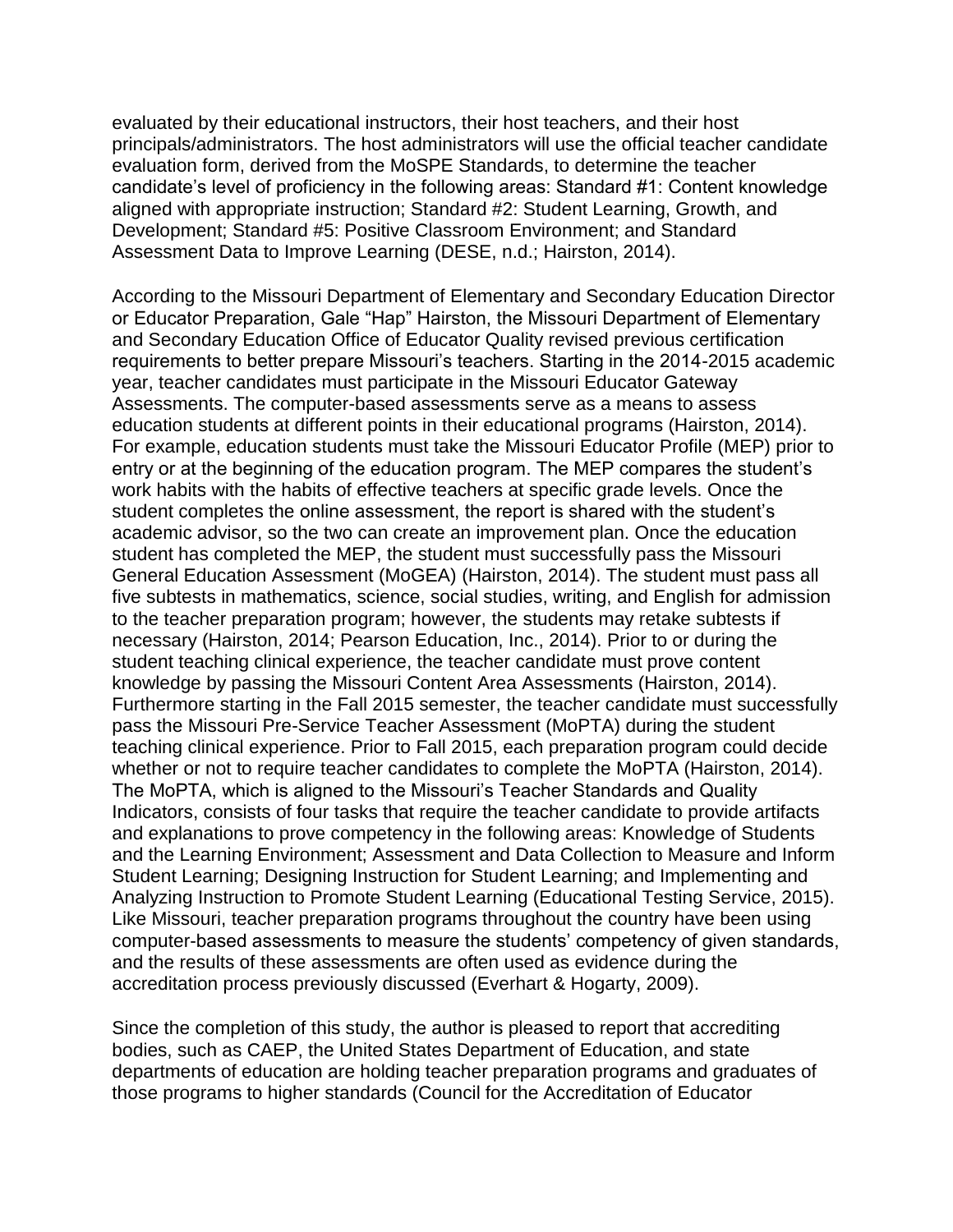Preparation, 2013a; U.S. Department of Education, 2014; U.S. Department of Education, n.d.). Based on the results of this research and the current body of literature, Ruettgers, an Assistant Professor of Teacher Education, has examined program plans, course objectives, and required course work to create meaningful learning opportunities for students to develop the necessary competencies related to the 21st skills and knowledge previously discussed, as well as, the CAEP and DESE Standards and Indicators.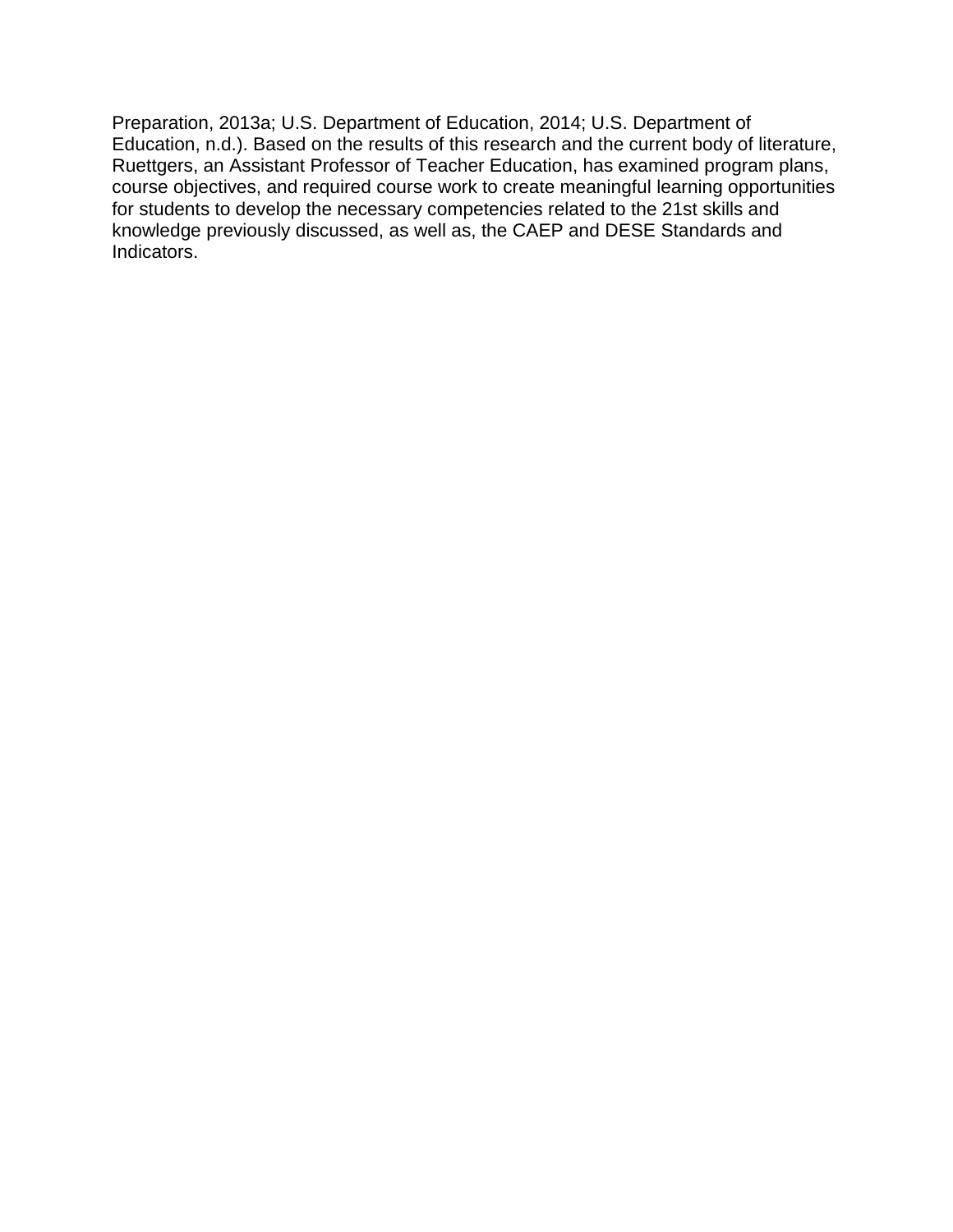#### **References**

- Bluman, A. (2010). *Elementary statistics: A brief version* (Fifth ed.). St. Louis, MO: The McGraw-Hill Companies, Inc.
- Burden, P., & Byrd, D. (2013). *Methods for effective teaching: Meeting the needs of all students.* New York: Pearson.
- Cibulka, J. (2008, Fall). Listening to your voices-moving forward to strengthen NCATE Accreditation. *Quality Teaching , 18* (1), pp. 1-6.
- Colorado State University. (2012). *Writing guide: Introduction to statistics*. Retrieved August 30, 2012, from Colorado State University: http://writing.colostate.edu/guides/research/stats/pop2a.cfm
- Council for the Accrediation of Educator Preparation. (2014, April 11). *CAEP partnering with states to better serve all P-12 student needs*. Retrieved February 12, 2015, from CAEP.net: https://caepnet.files.wordpress.com/2014/04/kellogg\_grant\_release.pdf
- Council for the Accreditation of Educator Preparation. (2013a, August 29). *CAEP Accreditation Standards.* Retrieved February 12, 2015, from CAEP:

https://caepnet.files.wordpress.com/2013/09/final\_board\_approved1.pdf

- Council for the Accreditation of Educator Preparation. (2013b). *CAEP standards for accreditation of educator preparation*. Retrieved February 13, 2015, from htt://caepnet.org: http://caepnet.org/standards/standards
- Council for the Accreditation of Educator Preparation. (n.d.). *Mission and strategic plan*. Retrieved February 13, 2015, from http://caep.net: http://caep.net.org/about/strategicplan/
- Council on Competitiveness. (2009). *Mobilizing a world-class energy workforce.* Retrieved November 28, 2011, from Compete.org: http://www.compete.org/images/uploads/File/PDF%20Files/CoC\_- \_Pillar\_6\_Handout\_-\_Mobilizing\_a\_World-Class\_Energy\_Workforce,\_Dec09.pdf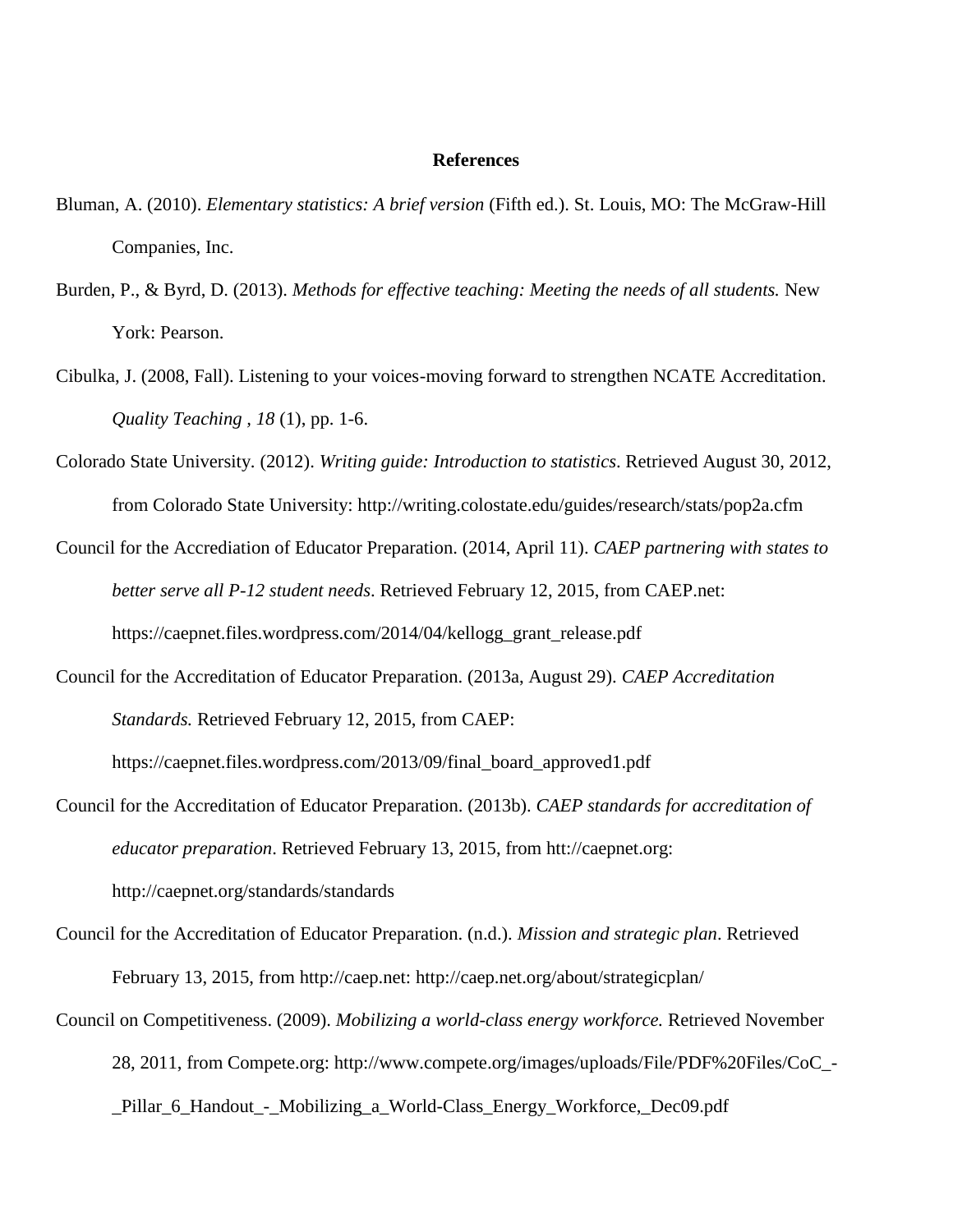Darling-Hammond. (2009). A future worthy of teaching for America. *74* (6), 11-16.

Darling-Hammond, L. (2011). Restoring our schools: The quest for equity in the United States. *Education Canada , 51* (5), 14-18.

Davis-Powell, S. (2015). *Your introduction to education: Exploration in teaching.* New York: Pearson.

- Educational Testing Service. (2015). *Task Requirements for the Missouri Pre-Service Teacher Assessment (MoPTA)*. Retrieved February 14, 2015, from Missouri Educator Gateway Assessments: http://mega.ets.org/test-takers/mopta/build-submit-tasks/requirements/
- Everhart, B., & Hogarty, K. (2009). Supporting the preparation of beginning teachers with online assessment products. *Education , 129* (3), 400-412.
- Fallon, D. (2006). The buffalo upon the chimneypiece: the value of evidence. *Journal of Teacher Education , 57* (139), 139-154.
- Fraenkel, J., Wallen, N., & Hyun, H. (2009). *How to design and evaluate research in education.* New York: McGraw-Hill.
- Hairston, G. (2014, October 20). *Missouri Department of Elementary and Secondary Education.* Retrieved February 13, 2015, from http://dese.mo.gov: http://dese.mo.gov/sites/default/files/QIforCE.pdf
- Heafner, T., McIntyre, E., & Spooner, M. (2014). The CAEP standards and research on educator preparation programs: Linking clinical partnerships with program impact. *Peabody Journal of Education , 89* (4), 516-532.
- Huang, Y. (2011, November 21). NCATE Vice-President. (M. Ruettgers, Interviewer)
- Ingersoll, R., & Smith, T. (2003). The wrong solution to the teacher shortage. *Educational Leadership , 60* (8), 30-33.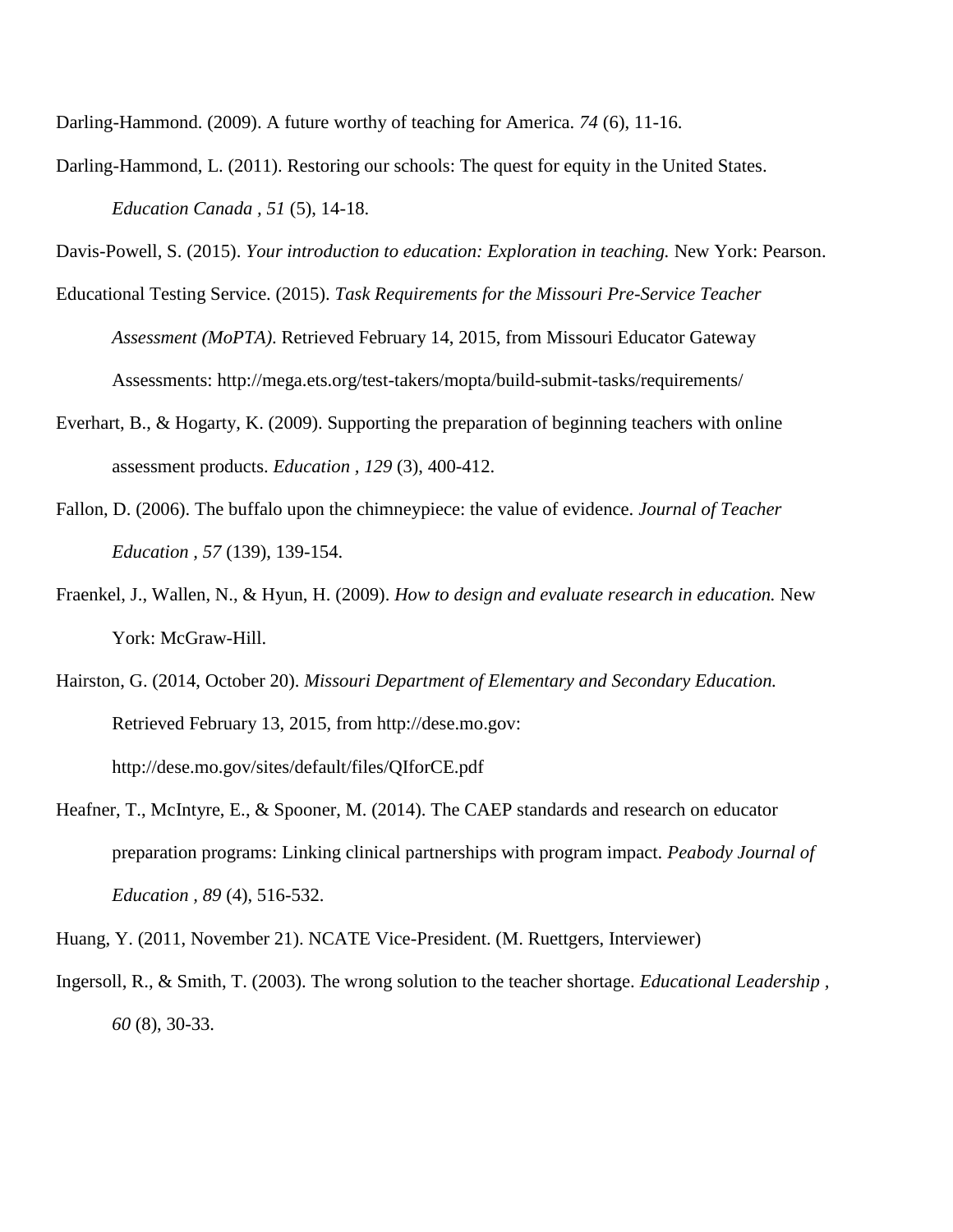- Leavitt, L., & Kania-Gosche, B. (2011). Draft rubric for Ed.D. program integration of global competency. St. Charles, MO.
- Levine, A. (2006). *Educating school teachers.* Retrieved August 16, 2011, from Ed Schools.org: http://www.edschools.org/pdf/Educating\_Teachers\_Report.pdf
- Long, P., & Holeton, R. (2009, March/APril). Signposts of the revolution? What we talk about when we talk about learning spaces. *EDUCAUSE Review* , pp. 36-48.

Lynch, M. (2015). *The call to teach: an introductino to teaching.* New York: Pearson.

Misouri Department of Elementary and Secondary Education (DESE). (2013, May 30). *Misouri Department of Elementary and Secondary Education Office of Educator Quality: Missouri Standards for the Preparation of Educators (MoSPE): The candidate column-Missouri Teacher standards & quality indicators.* Retrieved February 13, 2015, from http://dese.mo.gov: http://dese.mo.gov/sites/default/files/The%20Candidate%20Column-Missouri%20Teacher%20Standards%20and%20Quality%20Indicators.pdf

- Missouri Department of Elementary and Secondary Education (DESE). (n.d.). *Teacher candidate evaluation form.* Retrieved February 13, 2015, from http://www.dese.mo.gov: http://dese.mo.gov/sites/default/files/Teacher-Candidate-Evaluation-by-Bldg-Adm-Spring2015.pdf
- Missouri Department of Elementary and Seconday Education. (n.d.). *Top 10 by 20*. Retrieved February 13, 2015, from http://dese.mo.gov: http://dese.mo.gov.top-10-by-20

National Council for Accreditation of Teacher Education. (n.d.). *About NCATE*. Retrieved February 13, 2015, from NCATE.org: http://www.ncate.org/public/aboutncate/tabid/179/default.aspx National Council for Accreditation of Teacher Education. (2014). *Council for the Accreditation of* 

*Educator Preparation*. Retrieved February 13, 2015, from NCATE.org: http:www.ncate.org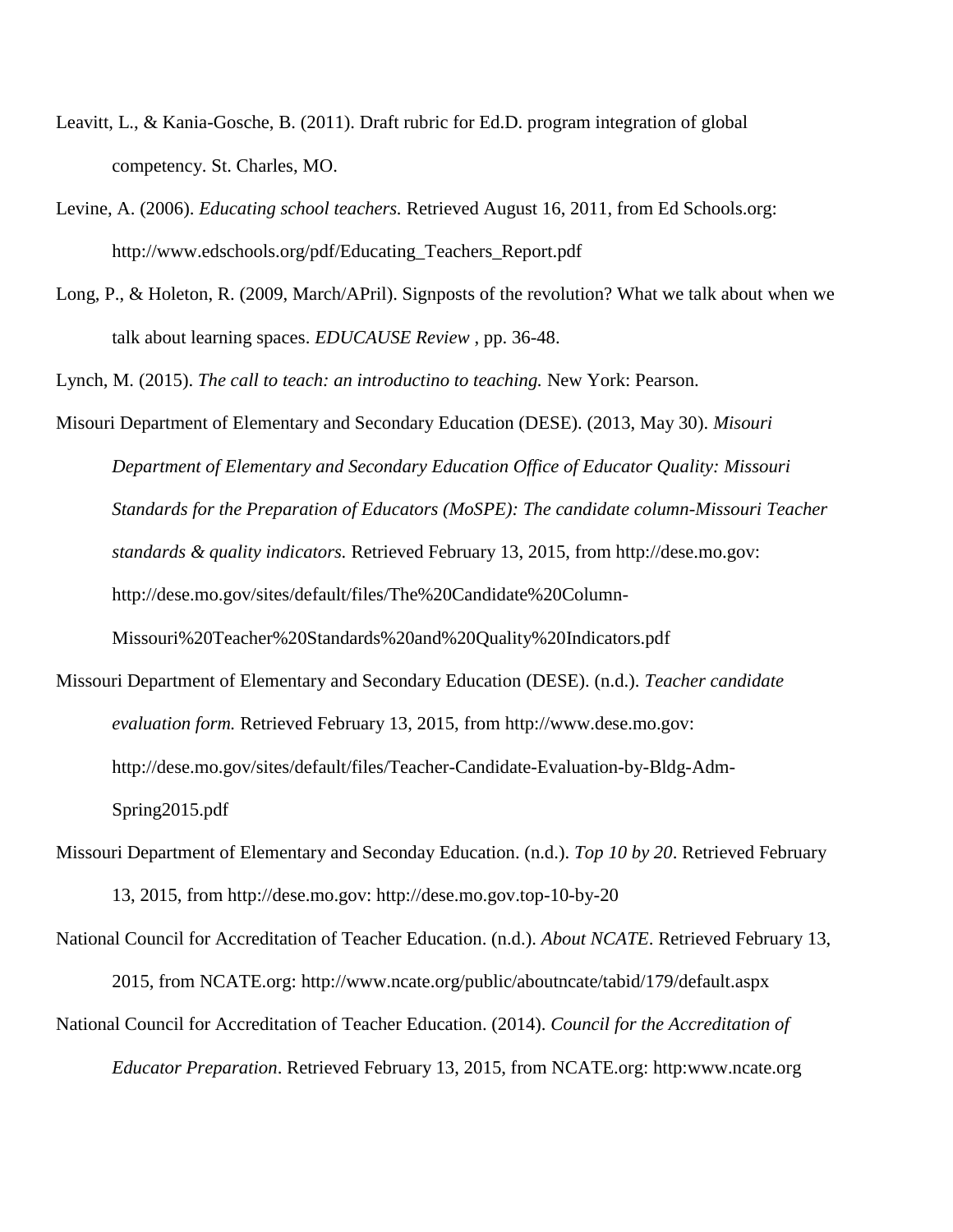National Council for Accreditation of Teacher Education. (2010). *NCATE Glossary*. Retrieved October 1, 2011, from NCATE.org:

http://ncate.org/Standards/NCATEUnitStandards/NCATEGlossary/tabid/477/Default.aspx

- November, A. (2010). Technology rich, information poor. In J. Bellanca, & R. Brandt (Eds.), *21st century skills: rethinking how students learn* (pp. 275-283). Bloomington, IN: Solution Tree Press.
- Partnership for 21st Century Skills. (2010). *Executives say the 21st century requires more skilled workers*. Retrieved November 10, 2010, from Partnership for 21st Century Skills: http://www.p21.org/index.php?option=com\_content&task=view&id-923&Itemid=64
- Partnership for 21st Century Skills. (2004). *Our history*. Retrieved November 10, 2010, from Parntership for 21st Century Skills:

http://www.p21.org/index.php?option=com\_content&task=view&id-140&Itemid=104

Pearson Education, Inc. (2014). *Missouri Educator Gateway Assessments (MoGEA)*. Retrieved February 14, 2015, from Missouri Educator Gateway Assessments:

http://www.mo.nesinc.com/TestView.aspx?f=HTML\_FRAG/MO001\_TestPage.html

- Regan, B. (2008, July 1). *Why we need to teach 21st century skills-and how to do it*. Retrieved November 3, 2010, from http://www.mmischools.com/articles/printarticle.aspx?article=61011
- Ruettgers, M. M. (2013). *A Content Analysis to Investigate the Evidence of 21st Century Knowledge and Skills within Elementary Teacher Education Programs in the United States as measured by the 21st Century Learning Framework.* Ann Arbor, MI: ProQuest.

Sawchuk, S. (2009). Backers of '21st century skills' take flak. *Education Week , 28* (23), 1-14.

Sawchuk, S. (2009). Motives of 21st-century-skills group questioned. *Education Week , 29* (14), pp. 18- 21.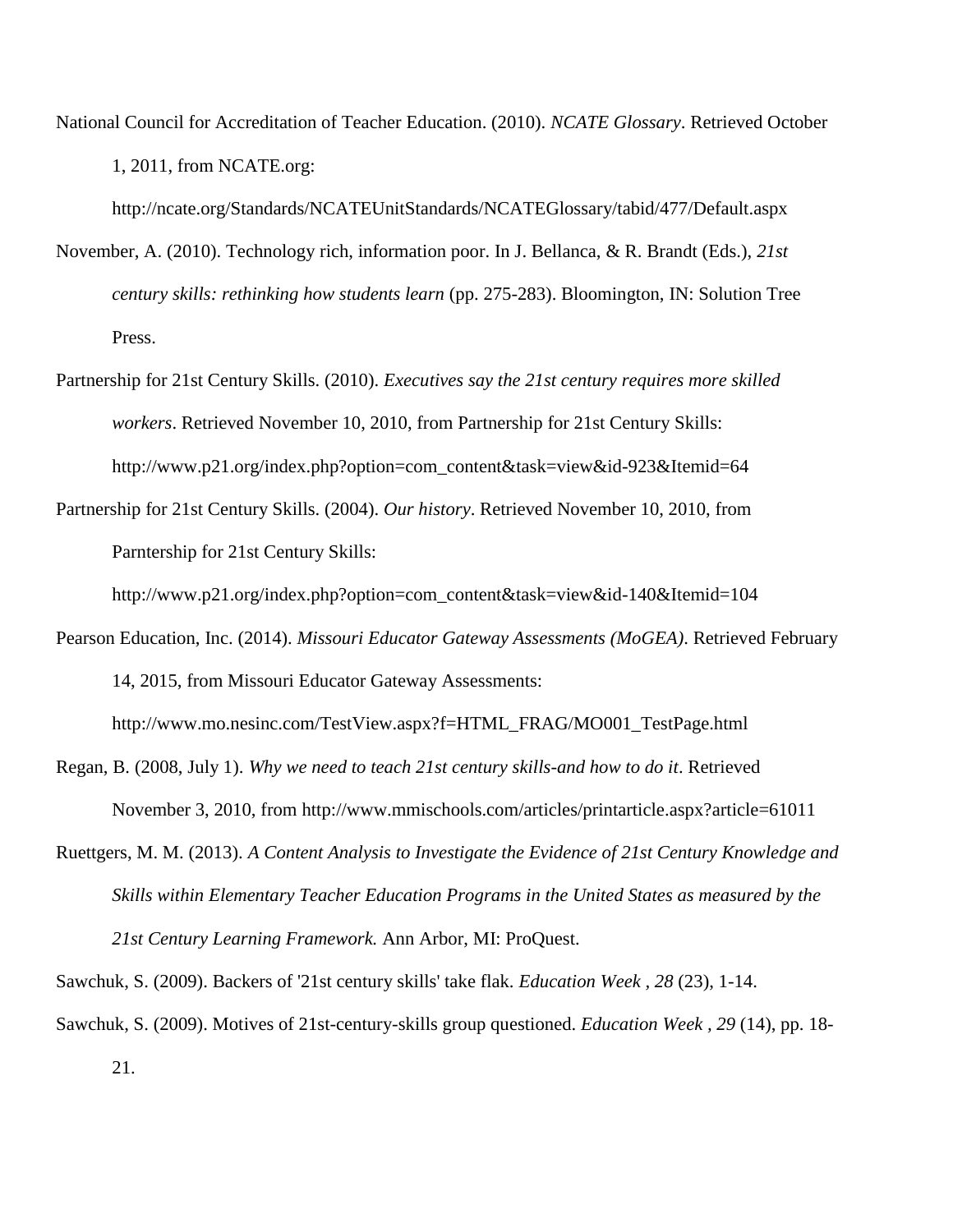- Senechal, D. (2010, Spring). The most daring education reform of all. *American Educator , 34* (1), pp. 4-16.
- Stevens, M. (2011). Create! Communicate! Collaborate! The 21st century learner is here-is your classroom ready? *National Education Association Today* (Summer), pp. 59-62.
- Teacher Education Accreditation Council (TEAC). (2014). *Council for the Accreditation of Educator Preparation (CAEP)*. Retrieved February 13, 2015, from www.teach.org: http://www.teac.org/news-events/caep/
- U.S. Department of Education. (n.d.a). *Improving Teacher Preparation: Building on Innovation.* Retrieved February 15, 2015, from U.S. Department of Education: http://www.2ed.gov/documents/teaching/teacher-prep.pdf
- U.S. Department of Education. (2002). *Meeting the highly qualified teachers challenge: The secretary's annual report on teacher quality.* Retrieved September 3, 2012, from http://www2.ed.gov/about/reports/annual/teachprep/2002title-ii-report.pdf
- U.S. Department of Education. (n.d.b). *U.S. Department of Education Database of Accredited Postsecondary Institutions and Programs*. Retrieved February 12, 2015, from U.S. Department of Education: http://ope.ed.gov/accreditation/
- U.S. Department of Education. (2014, Novemeber 25). *U.S. Department of Education proposes plan to strengthen teacher preparation.* Retrieved February 12, 2015, from U.S. Department of Education: http:www.ed.gov/news/press-release/us-department-education-purposes-planstrengthen-teacher-preparation
- Watlington, E., Shockley, R., Guglielmino, P., & Felsher, R. (2010). The high cost of leaving: an analysis of the cost of teacher turnover. *Journal of Education Finance , 36* (1), 22-37.

Wisdom, S. (2011, October 17). (M. Ruettgers, Interviewer)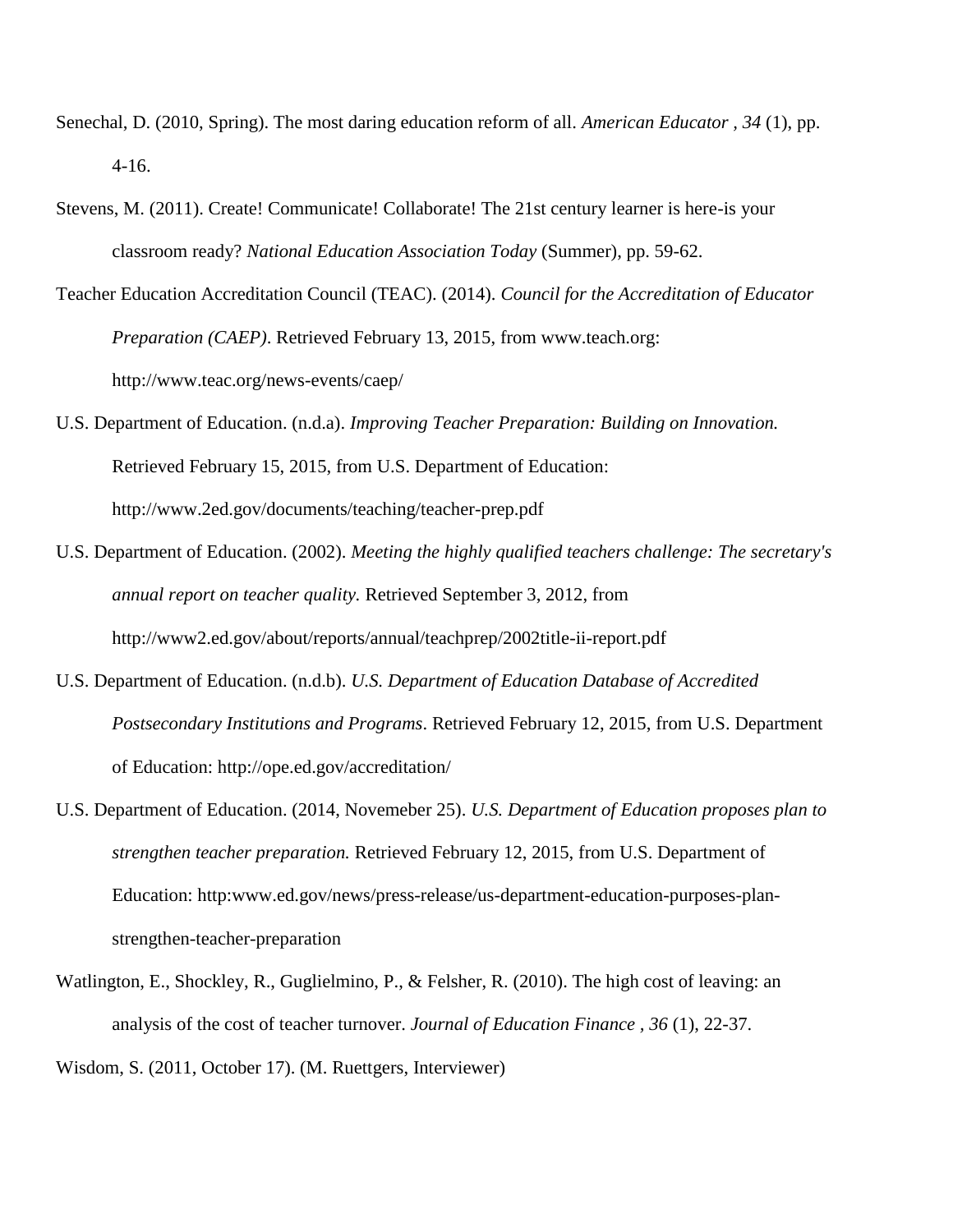Wise, A. (2008). Eighteen years of reform, growth, and renewal. *Quality Teaching , 17* (2), 1-7.

Zhao, Y. (2009). *Catching up or leading the way: American education in the age of globalization.* Alexandra, VA: ASCD.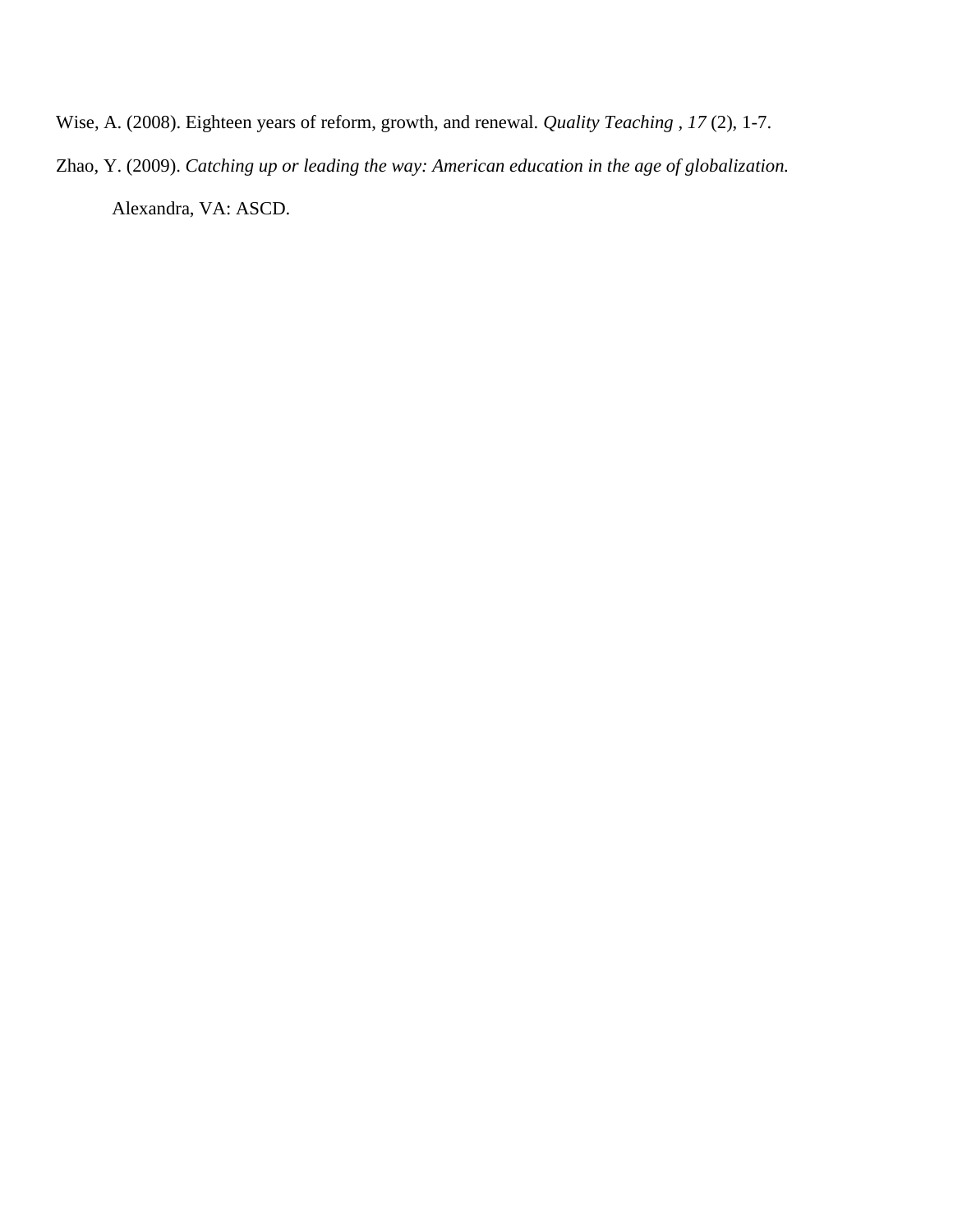### **Objectives/Purpose**

The purpose of this study was to contribute to the existing, yet limited data, regarding United States' teacher preparation programs and the presence of 21st Century Skills and Knowledge within initial teacher preparation programs (Ruettgers, 2013). The researcher's goal was to quantitatively measure the degree to which 21st Century Skills and Knowledge were infused within United States' initial teacher preparation programs (Ruettgers, 2013).

#### **Perspective(s) or theoretical framework**

As an educational practitioner, the investigator realized that many novice teachers were joining the educational field, unequipped with the necessary 21st century skills and knowledge to be successful in the classroom (Ruettgers, 2013). During Rodney Paige's term as the United States' Secretary of Education, he shared with policymakers, that teacher preparation program coursework did not improve student achievement, which inferred that United States' teacher preparation programs were indeed, ineffective (as cited in U.S. Department of Education, 2002). Furthermore, Arthur Levine (2006) conducted research to determine education preparation program effectiveness and noted that over half of the teacher preparation program graduates perceived themselves unprepared to teach in the 21st century classroom. To reiterate, the U.S. Secretary of Education, Arne Duncan, acknowledged the situation: "New teachers want to do a great job for their kids, but often they struggle at the beginning of their careers and have to figure out too much for themselves. Teachers deserve better, and our students do too" (Duncan as cited in U.S. Department of Education, 2014).

According to Watlington, Shockley, Guglielmino, & Felsher (2010) and Fallon (2006), teacher preparation programs must improve to ensure teacher quality; furthermore, Fallon (2006) believed the path to educational reform and improvement is through the current teacher preparation programs. After all, the youth of America needs to retain effective teachers that have the skills and knowledge to increase student achievement. The National Council for Accreditation of Teacher Education (NCATE) (2014) also believed "every student deserves a caring, competent, and highly qualified teacher" (para. 2). Levine (2006), Darling-Hammond (2011), and Fallon (2006) all agreed that changes must be made to improve teacher preparation programs; however, Fallon (2006) admitted that other avenues of educational improvement should also be explored. According to the U.S. Department of Education (n.d.), "Recruiting, preparing, developing and supporting great teachers has a direct impact on the learning and success of America's students . . . the most important school factor in a student's success is a strong teacher, and excellent teachers are especially important for our neediest students" (p. 1).

Ruettgers (2013) noted a plethora of professionals and organizations calling for America's students to possess 21st Century skills and knowledge, but found little research on the necessity of teacher preparation programs to equip future teachers with the 21st century skills and knowledge they will be expected to teach in the classroom. Moreover she found numerous studies that stated teachers were unprepared to teach in the 21st century classroom since they did not possess those 21st century competencies themselves (Ruettgers, 2013).

Wise (2008) agreed with the need to retain effective educators, but he also supported the recruitment of effective classroom leaders. Furthermore, Wise (2008) encouraged teacher preparation programs to offer teacher candidates opportunities to garner experience in schools that serve students of poverty. If society wants more effective teachers, higher education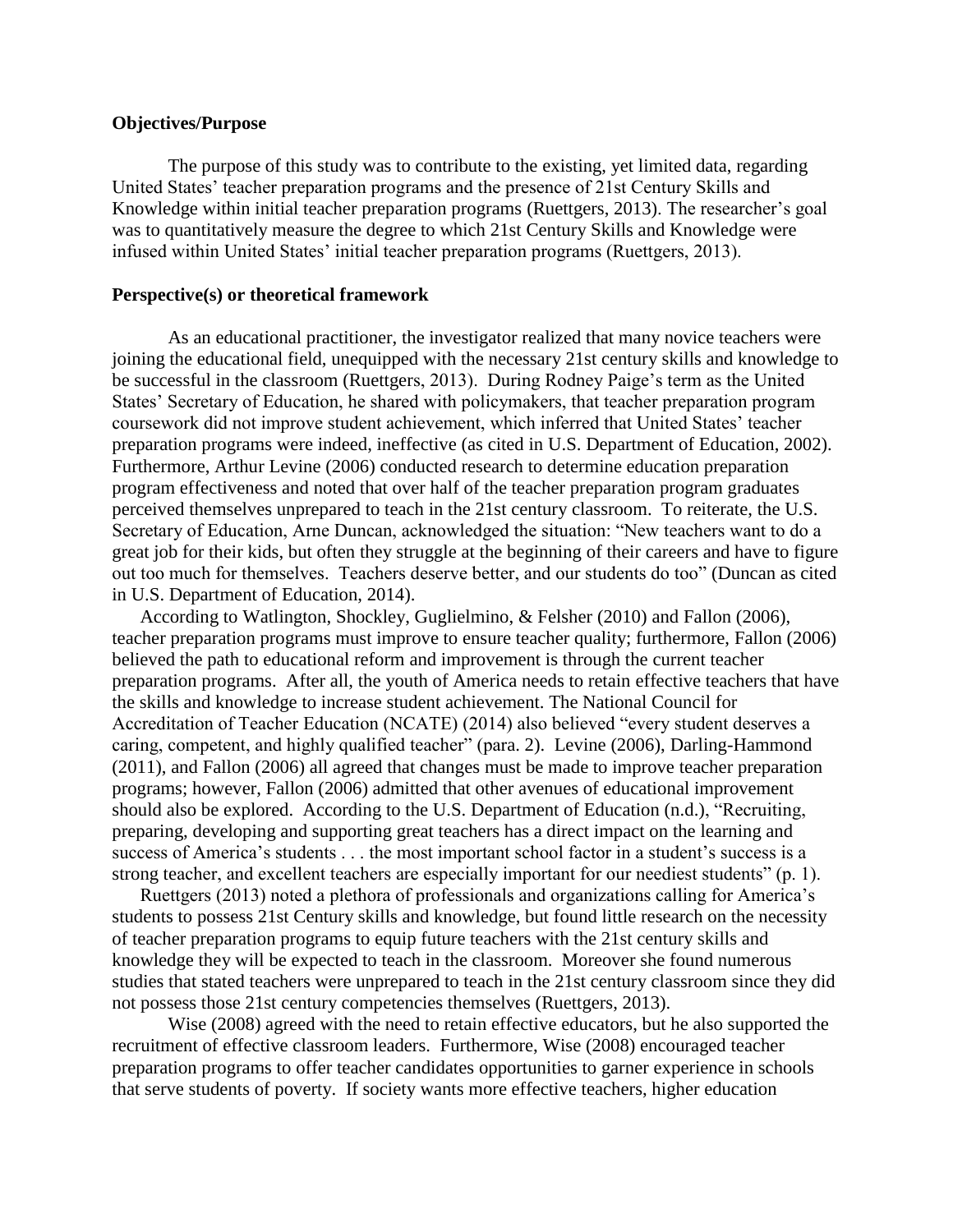institutions must address yet another educational concern: teacher attrition. About half of beginning teachers leave the profession completely. This is problematic because the students deserve and need the most effective teachers to remain in the classrooms, yet many explore other options (Ingersoll & Smith, 2003).

Just as time brings change, the required skills and knowledge to be successful also changes. While some skills and knowledge become esteemed, others become outdated and menial (Zhao, 2009). Every teacher should have both subject and pedagogical knowledge (Council for the Accreditation of Educator Preparation, 2013a; Cibulka, 2008) and all children deserve a knowledgeable, effective teacher (Cibulka, 2008; Darling-Hammond, 2009; NCATE, 2014).

Educational practitioners concurred that they must equip their students with the necessary skill and knowledge base for students to compete globally; however, obscurities in defining 21st skills and knowledge has proven the task perplexing (November, 2010; Sawchuk, 2009a). Educators identify 21st century skills and knowledge with The Partnership for 21st Century Skills (P21) (Partnership for 21st Century Skills, 2004b; Davis-Powell, 2015; Sawchuk, 2009b) a key advocacy group that promotes educational change (Burden & Byrd, 2013; Davis-Powell, 2015). The Partnership for 21st Century Skills (2010) recommended that workers have a core subject knowledge base, as well as, the ability to communicate, collaborate, problem solve, and think critically. Likewise, Burden and Byrd (2013) referenced 21st century skills as fundamental proficiencies that include problem solving, communication, collaboration, and digital technology. Regan (2008) and Stevens (2011) both supported the necessity of 21st century students possessing the ability to utilize technology to effectively create, communicate, collaborate, and problem solve; after all, these are all necessary skills students need to demonstrate and compete in global markets.

 The Council for the Accreditation of Educator Preparation (CAEP, 2013a) supports the integration of technology and the development of digital learning. Davis-Powell (2015) also noted the necessity for educators to demonstrate global awareness, in addition to cross-cultural awareness. CAEP (2013a) also acknowledged the ever-increasing diversity of the student population. Proponents of the teaching of 21st century skills strongly believe these are fundamental competencies students must demonstrate to be successful in the global marketplace; therefore, educational systems must provide meaningful learning opportunities and curriculum that require students to develop these skills and knowledge (Burden & Byrd, 2013). Davis-Powell (2015) noted the need for critical thinking and problem solving; however, "Teaching critical thinking and problem solving is not an addition to the curriculum but rather a way of approaching the knowledge and skills we teach" (p.137). Furthermore, Senechal (2010) adamantly supported the need for change, as students must be prepared for the evolving workplace. In agreement with Senechal (2010), Long & Holeton, (2009) believed educational reform is imperative; if students are going to be able to compete in the global workforce, they must learn curricula that will provide meaningful opportunities to develop the essential knowledge and skills (Burden & Byrd, 2013; Long & Holeton, 2009; Senechal, 2010). According to the Council on Competitiveness (2009), the United States' educational systems must provide educational learning opportunities "to match the 21st century job opportunities, requirements, and needs" (p. 1).

#### **Methods, techniques, or modes of inquiry:**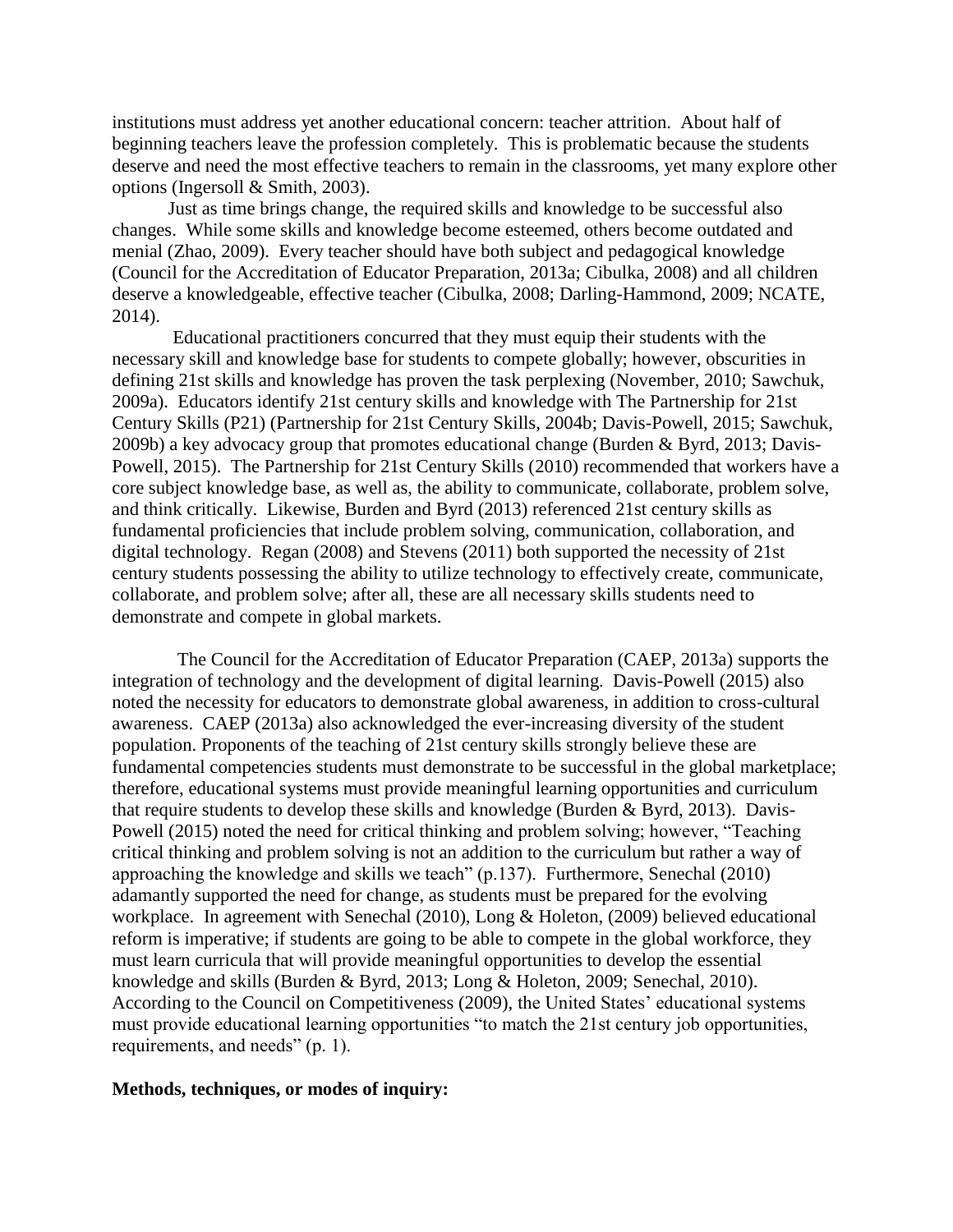In search of clarification, Ruettgers read multiple sources to define 21st century skills and knowledge. With the information garnered, she created a rubric, which clearly identified "the necessary 21st century skills and knowledge a teacher preparation program should include: global awareness, digital competencies, critical thinking competencies, collaborative competencies, cross-cultural competencies, communication competencies, and problem solving competencies" (Ruettgers, 2013, p. 91). Ruettgers adapted Leavitt and Kania-Gosche's (2011) *Rubric for Ed.D. Program Integration of Global Competency* to create the 21st Century Learning Framework, used as a scoring guide for each competency (Ruettgers, 2013). During the creation of the 21st Century Learning Framework, Ruettgers consulted with Lindenwood University Education Professors, William Emrick, Jill Hutcheson, and Lynda Leavitt. They offered recommendations to increase reliability by revising the scoring guide (Ruettgers, 2013). After generating specific categories and descriptors for each 21st century competency, Ruettgers created a numerical point value, ranging from two to eight points, for each category and descriptor (Ruettgers, 2013). "Points were assigned accordingly: "little or no evidence of the competency" two points; "emerging evidence of the competency" four points; "implementation of competency" six points, and "full integration" eight points." (Ruettgers, 2013, p. 92). The range of 2-8 points was utilized to illustrate discrepancies among scores related to the competencies (Wisdom, 2011). To clarify, the teacher preparation program with the lowest total points reflected the programs that showed the least evidence of 21st century competencies; whereas, the program with the highest total points reflected programs that showed the most evidence of the 21st century competencies (Ruettgers, 2013).

A null hypothesis was created to test for evidence of 21st century knowledge and skills within elementary teacher education programs, as well as, one hypothesis for each 21st century competency. For example, "Null hypothesis  $(H<sub>0</sub>2)$ : There is no evidence of global awareness knowledge and skills within elementary teacher education programs in the U.S. as measured by a numerically-scaled comparison to characteristics and standards represented in the 21st Century Learning Framework" (Ruettgers, 2013, p. 92).

Ruettgers (2013) "completed a quantitative content analysis to investigate the presence of 21st century knowledge and skills within a stratified random sample of NCATE accredited teacher preparation programs in the U.S. as measured by the 21st Century Learning Framework" (p. 8). Ruettgers used the National Council for Accreditation of Teacher Education's website to obtain a list of all NCATE accredited elementary education teacher education programs in the United States and in United States' territories, which was 664 institutions at the time the research was conducted (Ruettgers, 2013). Educational institutions located in the U.S. territories, such as Guam and Puerto Rico were eliminated (Ruettgers, 2013), thus creating a population of 654 institutions; however, institutions in all 50 states and the District of Columbia were included in the population (National Council for Accreditation of Teacher Education, 2010b). Since the investigator successfully completed an NCATE accredited elementary teacher preparation program, she minimized bias with the removal of her alma mater, which decreased the study population to 653 teacher preparation programs (Ruettgers, 2013). To eradicate potential bias, increase data generalizability, and guarantee the sample indeed represented the population, the researcher used the stratified random sampling method (Colorado State University, 2012; Fraenkel, Wallen, & Hyun, 2009).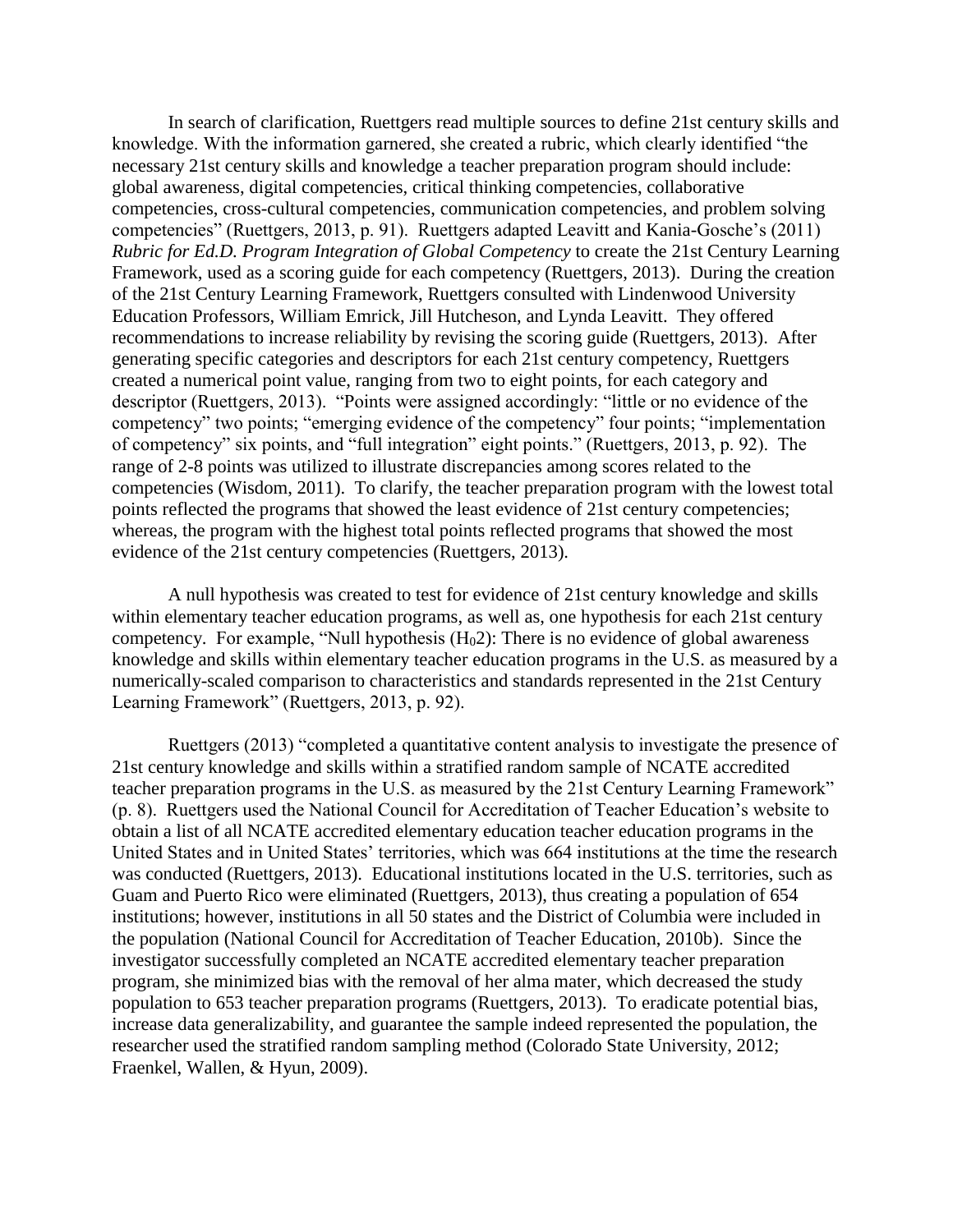The researcher used a 21st Century Learning Framework focused on one specific 21st century skill or knowledge base: global awareness, digital competencies, critical thinking competencies, collaborative competencies, cross-cultural competencies, communication competencies, and problem solving competencies. She included three categories to evaluate: mission statement; course title and descriptions; and course objectives and syllabi. The categories were aligned horizontally and the degree to which the skill was embedded in the program vertically. Once again the researcher assigned point values, which corresponded with the descriptors, logging the level to which the competency was present (Ruettgers, 2013).

#### **Data Collection and Analysis Procedures**

Ruettgers began the data collection process December 26, 2011, and concluded June 10, 2012. Once she determined the final research population (653 institutions), she used Kuder Navigator and institution's websites to classify each institution into strata: public and private institutions. When neither Kuder Navigator nor the institution website provided the necessary information to determine if the institution was public or private, the researcher contacted the institution via telephone to garner that information to ensure placement into the correct strata. Immediately after all 653 institutions were classified as public or private, the researcher created the research sample by using an electronic randomizer. Utilizing random selection, the researcher selected 80 private teacher preparation programs and 80 public programs, making the study sample 160 institutions (Ruettgers, 2013).

To aid in the organization of data collection, the researcher created sample forms: one private and one public. Both forms included the following information: a list of institution names, web address, physical address, name of the School of Education Dean, and his/her email address. All information was obtained using the institution's website, calling the institution, or emailing the institution. Once the researcher collected all the contact information, she coded each institution. For example, she used a letter/number system, such as PI1 (private university, 1); PB (public university 2). Ruettgers then added the codes to the sample forms. Upon completion a letter of request was sent to each teacher preparation program leader, such as the deans or department chairs (Ruettgers, 2013); "the letter of request . . . included identification information, the purpose for the research, an explanation of the research, a basic overview of the methodology, the information requested, and multiple means to contact the researcher" (Ruettgers, 2013, p. 96).

The researcher then composed a sample response form, which included the institution code, name, and whether the institution had accepted or declined the information request. According to Ruettgers (2013), she then collected information from each teacher preparation program by reviewing "materials through the following formats: program websites, public materials . . . and materials received through email and mail directly from the university and faculty who teach in the education pre-service programs" (p. 97). The researcher began collecting information by using the 21st Century Skills Framework to evaluate the School of Education's mission statement and the School of Education's goals. An evaluation of the program descriptions, required course titles and those specific course descriptions, as well as, program catalogs, course objectives, and syllabi over an extended period of time (Ruettgers, 2013).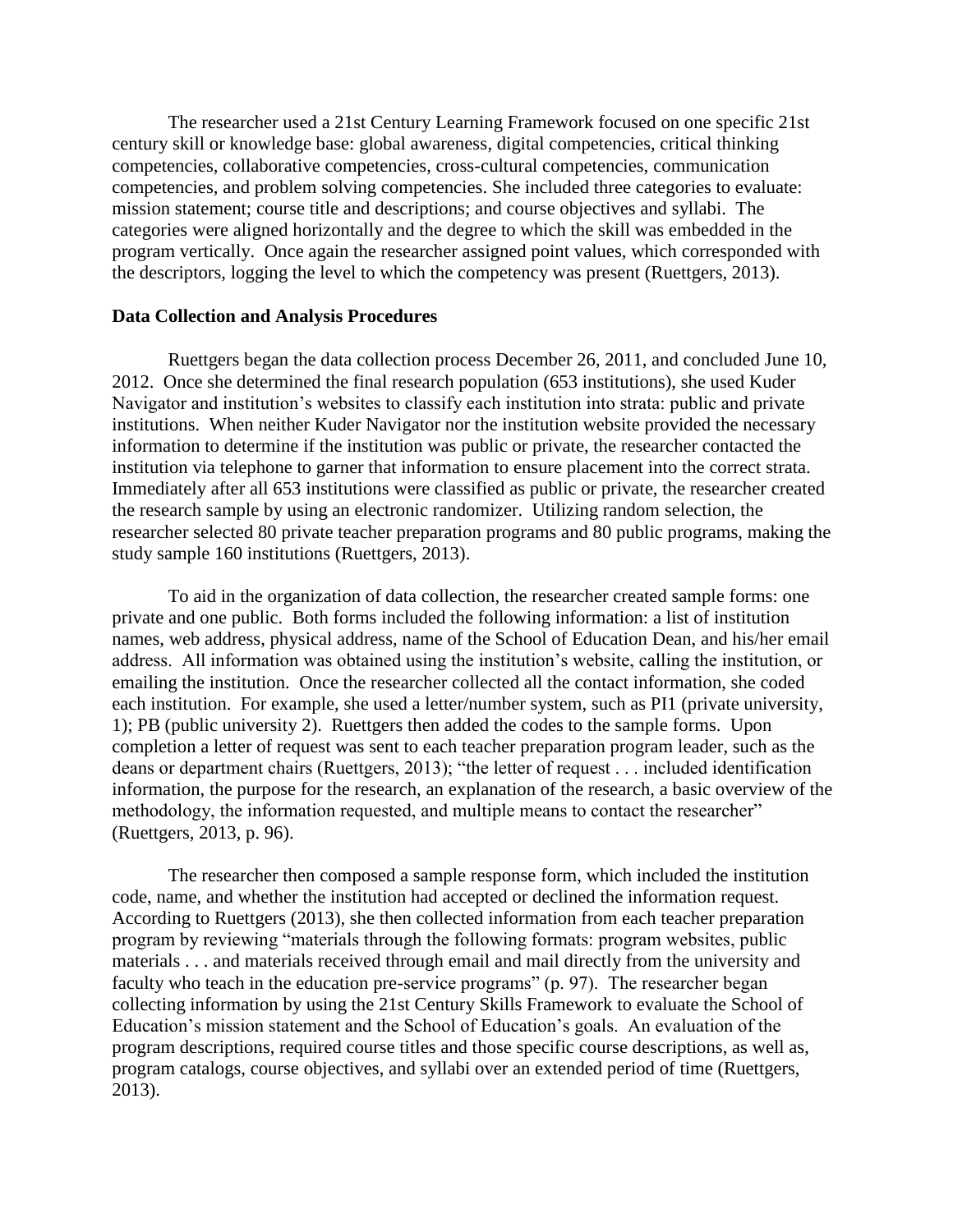During the sample evaluation process, Ruettgers observed that five institutions, four private and one public, did not provide adequate teacher preparation program information; therefore, those programs were not evaluated and were later excluded from the data collection process, thus reducing the research sample to 155 institutions: 76 private and 79 public. Once the researcher collected all the institutional data, she recorded each institution's scores in an Excel document and grouped each institution's competency scores with each area evaluated: global competencies, digital competencies, critical thinking competencies, collaborative competencies, cross-cultural competencies, communication competencies, and problem solving competencies (Ruettgers, 2013). She then randomly selected 90 institutions: 45 private and 45 public institutions "to test the hypotheses as a means to increase the generalizability of the conclusions to the whole population . . . and to reduce the inclusion of anomalies in the data" (Ruettgers, 2013, p. 99). Ruettgers then recorded and analyzed the quantitative data to ascertain the degree to which each program illustrated evidence of 21st century competencies (2013).

Since the two samples were indeed "independent of each other" (Bluman, 2010, p. 469), Ruettgers chose to use a z-test for difference in means between the ratings of the public teacher preparation program's sample and the private teacher preparation program's sample to test null hypothesis number one (Ruettgers, 2013). After examining the data, the researcher determined if a discrepancy existed between public and private teacher preparation programs' evidence of 21st century knowledge and skills.

"For null hypothesis numbers two through eight, [those relating to each specific competency] the researcher determined how closely the institution's materials corresponded to the quantified 21st Century Framework" (Ruettgers, 2013, p. 99). Since there was no relationship between sample institutions (Bluman, 2010), the researcher "calculated the variance and tested the hypotheses using a z-test for a difference in proportion from the comparison point of 80% for both private and public institutions . . ." (Ruettgers, 2013, p. 99). After speaking with Dr. Yi Huang, NCATE accreditation Vice President, a decision was made to use 80 percent as the minimum percentage because Huang shared that many states required at least an 80 percent minimum licensure examination completion (Huang, 2011).

#### **Results and/or substantiated conclusions or warrants for arguments/point of view**

Ruettgers determined the variance for each specific competency on top of determining composite scores for each institution's teacher preparation program and to test all eight hypotheses, Ruettgers utilized a two-tailed z-test for the difference of means. The researcher used a 95% confidence level; therefore, the critical values were  $+1.96$  and  $-1.96$ , and the identified the level of significance was .05 (Ruettgers, 2013).

Ruettgers tested each null hypothesis to determine the presence of evidence of 21st century knowledge and skills within elementary teacher education programs in the United States. To specify, "Null hypothesis  $(H<sub>0</sub>1)$ : There is no evidence of 21st century knowledge and skills within elementary teacher education programs in the U.S. as measured by a numerically-scaled comparison to characteristics and standards represented in the 21st Century Learning Framework" (Ruettgers, 2013, p. 101). After utilizing the z-test for difference, Ruettgers determined that the z-test value 1.572 was not included in the critical region (+1.96); she then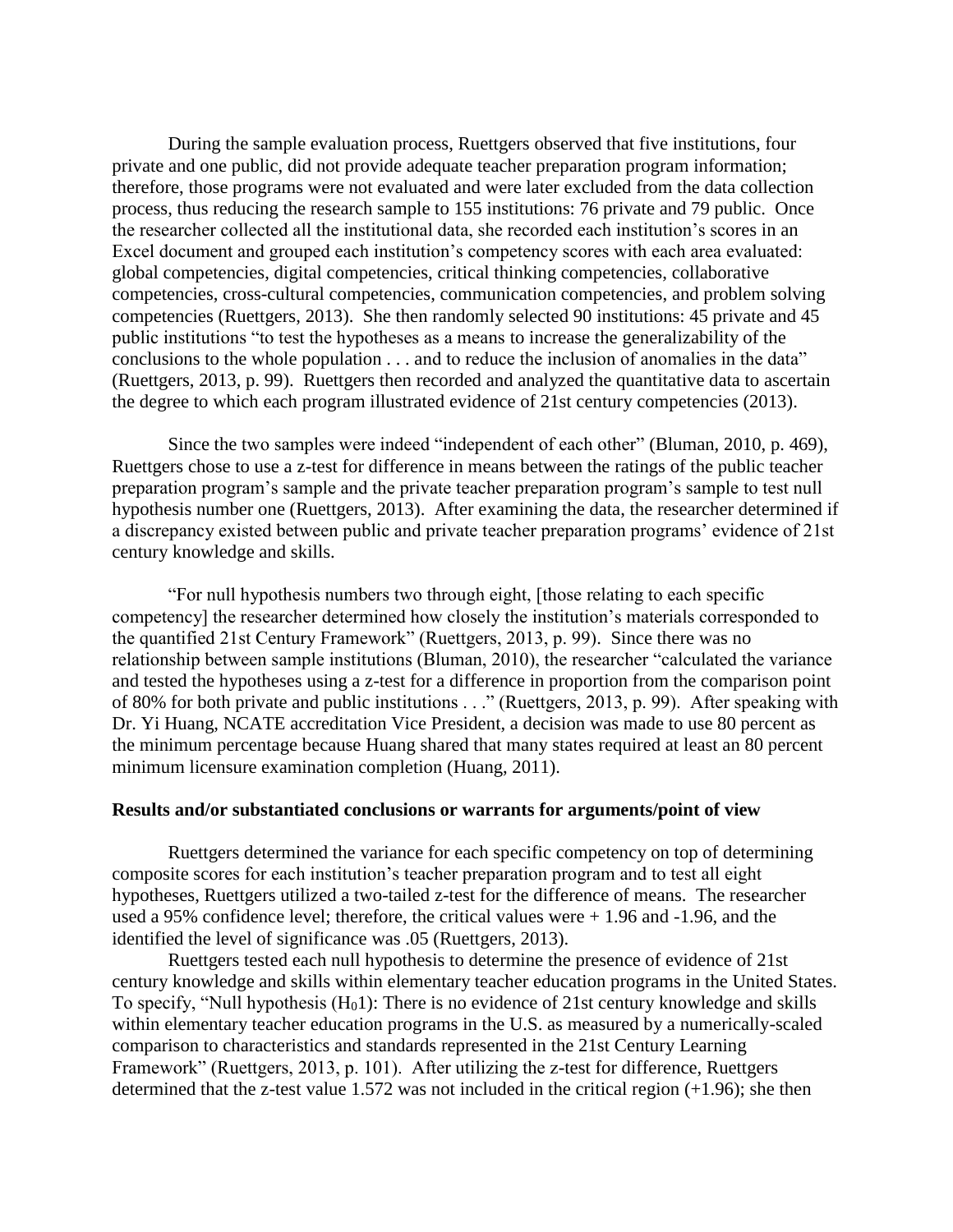calculated the p-value (0.1159), using alpha=.05. Based on the s-test results, Ruettgers did not reject the null hypothesis since data did not support the alternate hypothesis (Ruettgers, 2013).

Using the z-test for differences in proportion, each of the null hypotheses,  $(H_02 - H_08)$ , related to the 21st skills and knowledge previously mentioned, global awareness competencies; digital competencies; critical thinking competencies; collaborative competencies; cross-cultural competencies; communication competencies; and problem solving competencies, were tested (Ruettgers, 2013). According to Ruettgers (2013)

the data supported the null hypotheses, noting no difference in 21st century knowledge and skills in all competencies, except digital competency and critical thinking competency. Public institutions statistically scored higher on digital literacy skills while private institutions scored higher on critical thinking skills . . . The researcher did not reject the null hypotheses concerning evidence of 21st century knowledge and skills  $(H<sub>0</sub>1)$ ; global awareness  $(H<sub>0</sub>2)$ ; collaborative competencies  $(H<sub>0</sub>5)$ ; cross-cultural competencies (H<sub>0</sub>6); communication competencies (H<sub>0</sub>7); and problem-solving (H<sub>0</sub>8). However, the researcher rejected the null hypotheses concerning digital competencies  $(H<sub>0</sub>3)$  and critical thinking  $(H<sub>0</sub>4)$ . (p. 109)

#### **Scientific or scholarly significance of the study or work**

As a researcher, Ruettgers acknowledged the limitations of her study. She noted that the research population and sample only included National Council for Accreditation of Teacher Education accredited teacher preparation programs located in the United States; therefore, the generalizability of the research results were pertained only to NCATE accredited initial teacher preparation programs in the United States. Furthermore educational programs that were unaccredited or accredited through other organizations were excluded from the population (Ruettgers, 2013). Ruettgers (2013) also acknowledged that she "conducted the entire study using secondary supporting documents that are [were] accessible to the public and thus limited" (p. 10). However, the researcher was aware of the previously stated limitation; therefore, she decided to use a sizable population and random selection to determine the samples. By doing so, the researcher felt the data would indeed increase generalizability. According to Ruettgers (2013) "the samples included teacher preparation programs from different sectors with differences within each sector in regards to geographic regions, student enrollment and demographics in teacher preparation programs, as well as initial elementary teacher preparation program curricula" (p. 10).

While conducting the study, Ruettgers (2013) noted many differences in teacher preparation program requirements, as well as, overall program quality. She also recognized that there was little consistency among state licensure requirements since every state had its own unique set of licensure requirements. State departments of education must hold teacher preparation programs to high standards; it is those higher education institutions that will be preparing the next generation of teachers. These teacher candidates that must be prepared to effectively teach their students the 21st century skills and knowledge necessary to allow them to be competitive in the global workforce (Ruettgers, 2013).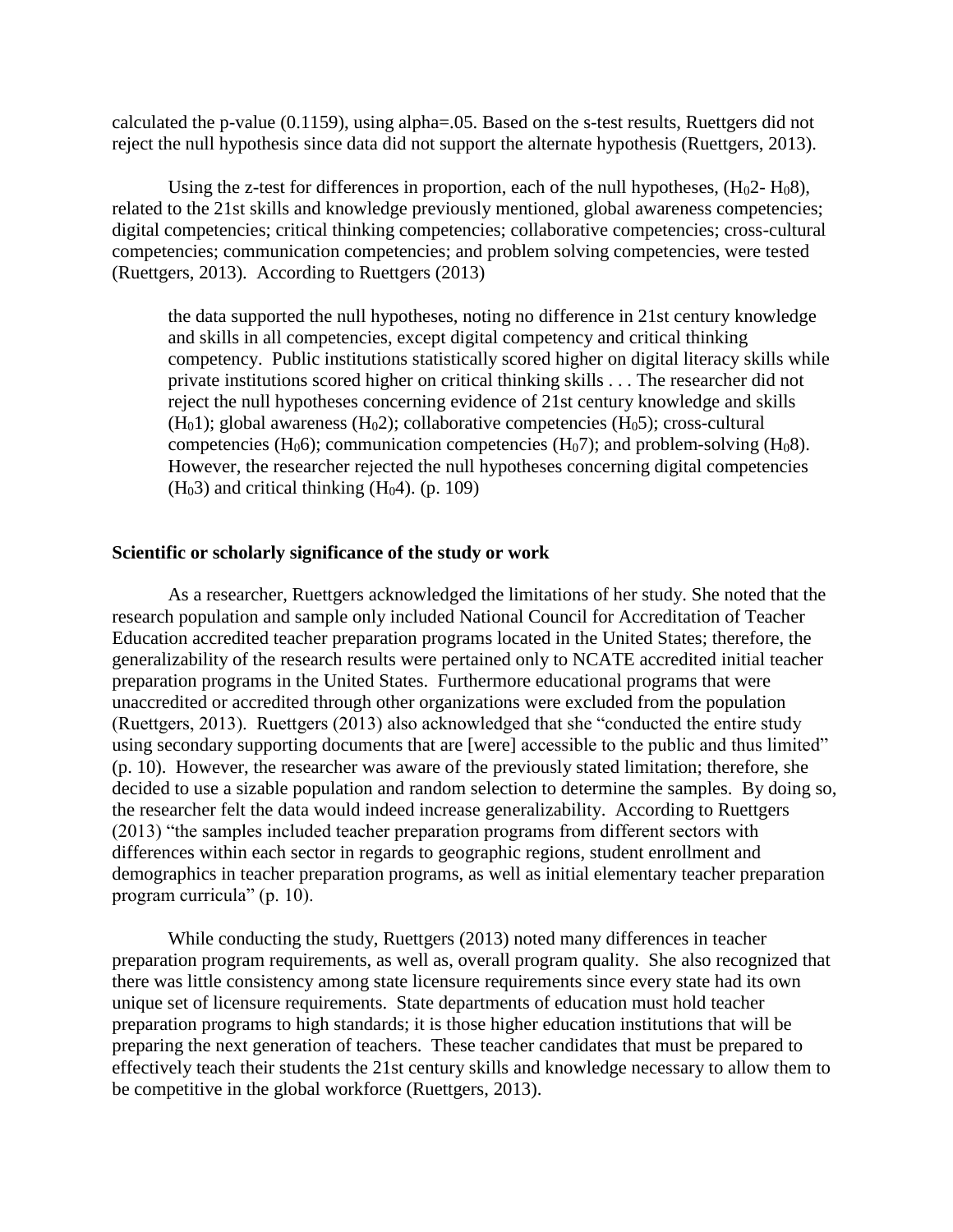The United States Department of Education did not serve as an accrediting agency since accrediting organizations were private educational organizations that created standards and utilized peer evaluation of programs using a criteria correlated to those standards. However, the U.S. Department of Education published a list of approved accrediting organizations that the Secretary of Education determined as reliable; it also provided the public with access to a public database with information regarding postsecondary accredited institutions (U.S. Department of Education, n.d.). According to Lynch (2015) each state department of education can select an accreditation agency or create their own standards of measurement for evaluating teacher preparation programs for approval. However, The United States Department of Education distinguished NCATE as an accrediting agency for teacher preparation programs (National Council for Accreditation of Teacher Education n.d.). NCATE consistently strived for ways to improve teacher preparation, so teacher quality also improves (NCATE, n.d.). According to NCATE (n.d.), the agency "works to make a difference in the quality of teaching and teacher preparation today, tomorrow, and for the next century. NCATE's performance-based system of accreditation fosters competent classroom teachers and other educators who work to improve the education of all P-12 students" (par 2). Like NCATE, Teacher Education Accreditation Council (TEAC) served as an accrediting organization, but TEAC only accredited the teacher preparation program, whereas, NCATE accredited the program, school, and university (Lynch, 2015). TEAC granted programs accreditation only after programs were accepted as members of the organization and the organization provided substantial data to prove the teacher preparation program was of the "highest quality" (Lynch, 2015, p. 326). To clarify, teacher preparation programs must meet the standards to earn the title of an accredited program. Teacher preparation programs do not have to be accredited; however, accreditation equates to program credibility (Lynch, 2015). According to the U.S. Department of Education (n.d.), "The goal of accreditation is to ensure that education provided by institutions of higher education meets acceptable levels of quality" (para. 4).

To reiterate the significance of accreditation, one must note that some states will only provide teaching certification to individuals who have successfully completed an accredited teacher preparation program. It is a means to set baseline standards and guarantee the public that those teacher preparation programs have met the standards necessary to produce effective, highquality teachers for the 21st century classrooms (Lynch, 2015).

On July 1, 2013, the National Council for Accreditation of Teacher Education and the Teacher Education Accreditation Council (TEAC) joined forces to create a new accreditation organization: Council for the Accreditation of Education Preparation (CAEP) (NCATE, 2014), which will focus on "raise [ing] the performance of candidates as practitioners in the nation's P-12 schools and to raise standards for the evidence the field relies on to support its claims of quality. By meeting these goals . . . leaders believe they will raise the stature of the profession" (Teacher Education Accreditation Council (TEAC), 2014, para. 2). CAEP's mission and vision both clearly focuses on improving teacher preparation programs (Council for the Accreditation of Educator Preparation, n.d.) as the organization claims the "hallmarks" of the organization include the following components: "continuous improvement, transformations, and evidence and inquiry" (CAEP, 2013b, para. 1).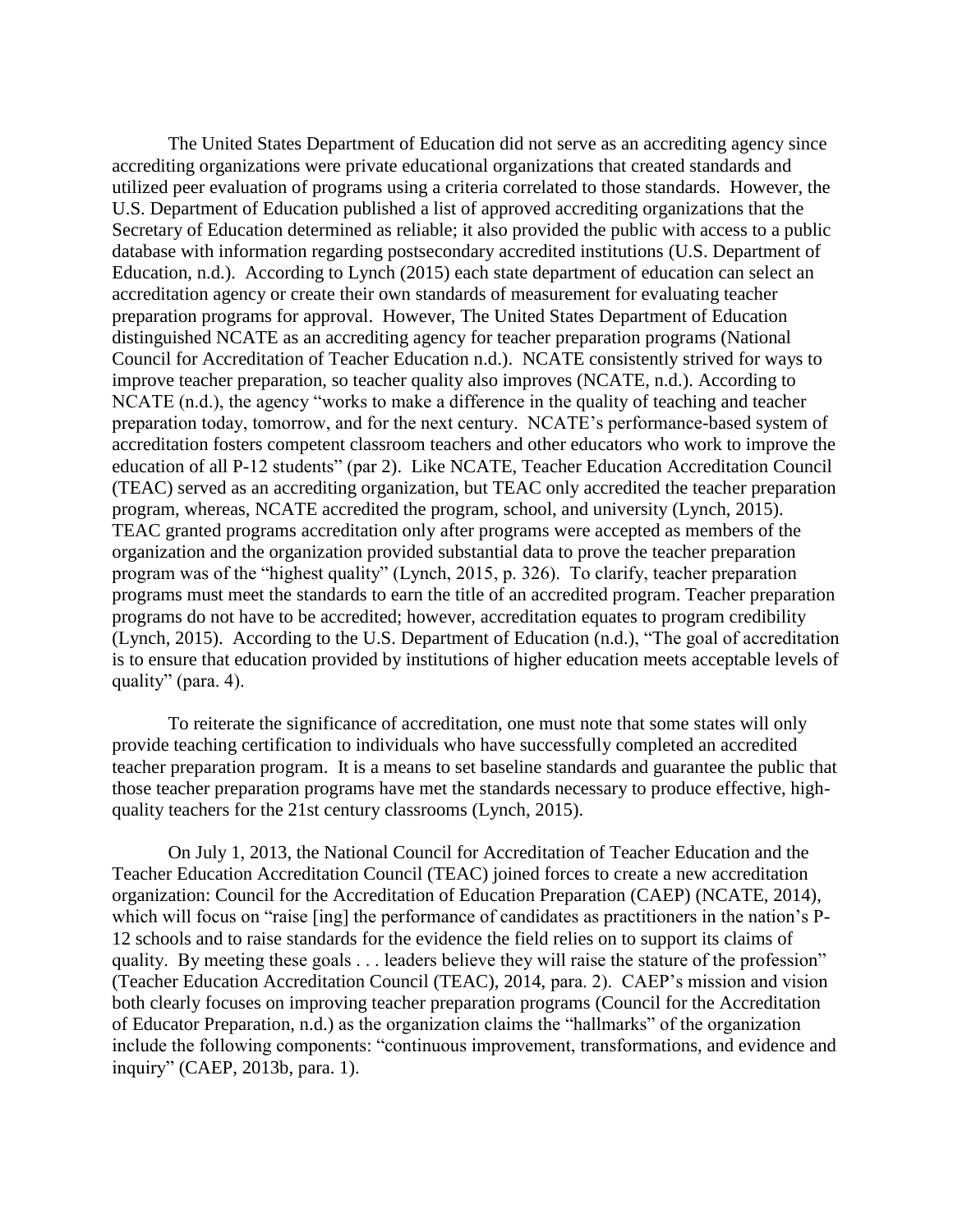On August 29, 2013, shortly after the formation of CAEP, the Board of Directors created new standards for Education Preparation Providers (EPP) (CAEP, 2013b; Heafner, McIntyre, and Spooner, 2014). CAEP requires EPPs to conduct self-analysis, as well as, host a site visit, in which a CAEP accreditation team collects and evaluates the EPP's evidence to determine if the EPP met the CAEP Standards based on three distinct categories: "candidate performance, use of data in program self-improvement, and EPP capacity and commitment to quality" (CAEP, 2013b, par. 1). CAEP clearly defined five accreditation standards that teacher preparation programs must exhibit: "Content and Pedagogical Knowledge; Clinical Partnerships and Practice; Candidate Quality, Recruitment, and Selectivity; Program Impact; and Provider Quality Assurance and Continuous Improvement" (CAEP, 2013a, p. 2). The goal of these standards is to improve educator preparation programs by creating a demanding accreditation process, which focuses on outcomes, based on raising student admission requirements, as well as, determining the graduate's effect on measurable student achievement (Heafner, McIntyre, & Spooner, 2014). Due to the rigorous standards of CAEP, some educational professionals predict that fewer educator preparation programs will earn accreditation, and some programs may disband. However, because the accreditation process will be more rigorous, those educator preparation programs that are CAEP accredited will improve and learn (Heafner, McIntyre, & Spooner, 2014). Like Heafner, McIntyre, and Spooner (2014) stated, many educational professionals are excited to experience the transformation; the author, too, is excited to see what the new changes bring; change is necessary if teacher preparation programs want to improve student achievement. After all, research shows that "teachers in the top 20% of performance generate 5-6 more months of student learning each year than low-performance teachers" (U.S. Department of Education, n.d., p. 1), so students today need more top-performance teachers in the classrooms.

In April 2014, CAEP President, James Chibulka, announced that CAEP will be working collaboratively with State Alliance to create "research-based strategies" and indicators of effective clinical experience (CAEP, 2014, para. 1). Chibulka acknowledged the need for educational improvements:

As CAEP implements its comprehensive and challenging standards, we are acutely aware of the needs facing families, children, communities, and the schools that serve them . . . Today's public education system is in crisis-with ethnic disparities in student achievement, too few children meeting proficiency in reading and mathematics, inconsistent and low academic standards through application of rigorous standards that insist that all educators be prepared to meet the needs of increasingly diverse P-12 learners. (Chibulka, as cited in CAEP, 2014, para. 2)

CAEP is aware of the need to improve teacher preparation programs to better meet the needs of today's students (CAEP, 2013a). On November 25, 2014, the U.S. Department of Education announced proposals, which are closely related to CAEP standards, to reform teacher preparation programs. The new proposals build on the current alterations being made by accreditation organizations such as, Council for the Accreditation of Educator Preparation and the Council of Chief State Schools. Under provisions of the proposal, states will require institutions to focus on collecting data related to employment outcomes, such as retention and job placement, customer satisfaction, program review and accreditation, multiple performance levels, flexibility, and student outcomes (U.S. Department of Ed., n.d.). However each state can create the evaluation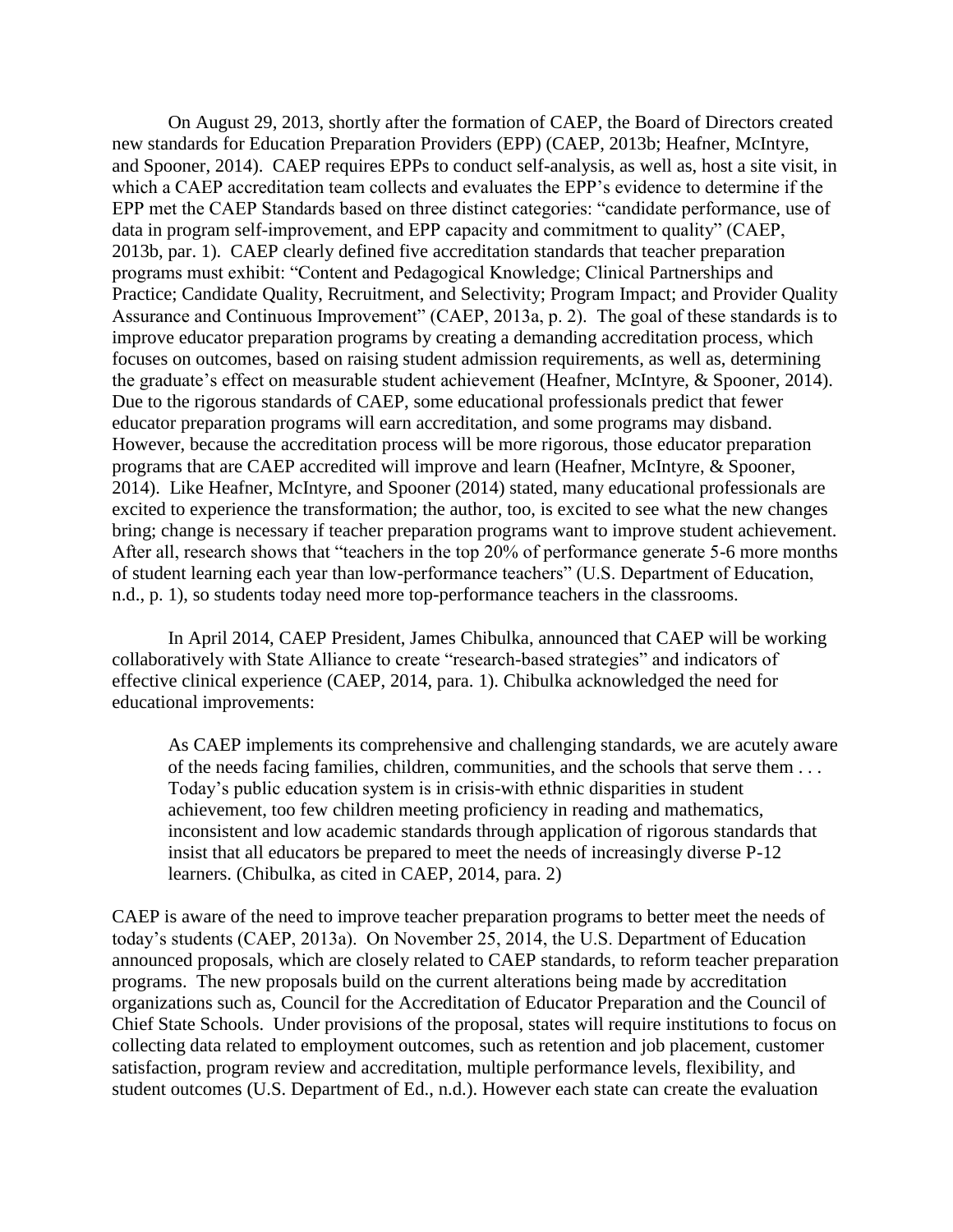system and determine how it will utilize the data from the evaluation instrument (U.S. Department of Education, 2014; U.S. Department of Education, n.d.). The proposal will require teacher candidates, local administrators, local school districts, states, and teacher preparation program officials to provide meaningful data that will be shared with the public. This data will lend itself to inform potential students considering teacher preparation programs about the effectiveness of a prospective program, school districts looking to recruit new candidates, and identify teacher preparation areas that need revision for improvement. The proposal will also require states to development a means to assess programs, so distinction can be made between the most and least effective programs based on outcomes (U.S. Department of Education, 2014). All types of teacher preparation programs will be assessed, not just those that are associated with higher education institutions (U.S. Department of Education, n.d.) As a means to reward and promote effective teacher preparation programs, programs determined 'effective' will be eligible for TEAC grants, which are available for teacher candidates who agree to teach in high-need content areas or high-poverty schools (U.S. Department of Education, n.d.).

As previously mentioned, each state determines the teacher certification requirements; however, many states require teacher candidates to earn a bachelor's degree, earn a teaching certification, pass formal assessments, such as the Praxis, which measures reading, writing, math and pedagogical knowledge, and complete a formal field experience, such as student teaching (Lynch, 2015). Just as CAEP is holding teacher preparation programs to higher standards (CAEP, 2013a; Heafner, McIntyre, & Spooner, 2014), state departments of education, such as Missouri, are also raising the bar (Missouri Department of Elementary and Seconday Education (DESE), n.d.). For example, under CAEP requirements, teacher preparation program candidates must earn a 3.0 minimum grade point average and score in the top fifty percent on nationally normed tests, such as the ACT, SAT, or GRE, and that percentage gradually increases to the top thirty-three percent by the year 2020 (CAEP, 2013a).

The Missouri Department of Elementary and Secondary Education (DESE) created the initiative *Top 10 by 20*, to improve student achievement. By 2020, Missouri aims to have its students achievement rank in the top 10 in the entire country by 2020. DESE outlined four goals for the initiative, and one must note Goal #3, which focuses on the preparation, development, and support of effective teachers. The two objectives associated with Goal #3 includes, "all preparation programs will be highly effective at preparing teacher candidates as defined by a uniform set of performance data points . . . [and] all educators will be effective as defined by a local evaluation process fully aligned to Missouri's Essential Principles of Effective Evaluation" (DESE, n.d. para. 4). The Missouri Department of Elementary and Secondary Education Office of Educator Quality created the Missouri Standards for the Preparation of Educators (MoSPE), (Missouri Department of Elementary and Secondary Education (DESE), n.d.), which consists of nine standards, and 33 indicators associated with those nine standards (DESE, 2013). These standards address a variety of components, such as content knowledge, student development, student diversity, educational theory, differentiation, curriculum implementation, instructional strategies, communication, and data analysis to only mention a few. Teacher candidates must show proficiency in each standard and indicator (DESE, 2013). Starting in the spring of 2015, teacher candidates will be evaluated by their educational instructors, their host teachers, and their host principals/administrators. The host administrators will use the official teacher candidate evaluation form, derived from the MoSPE Standards, to determine the teacher candidate's level